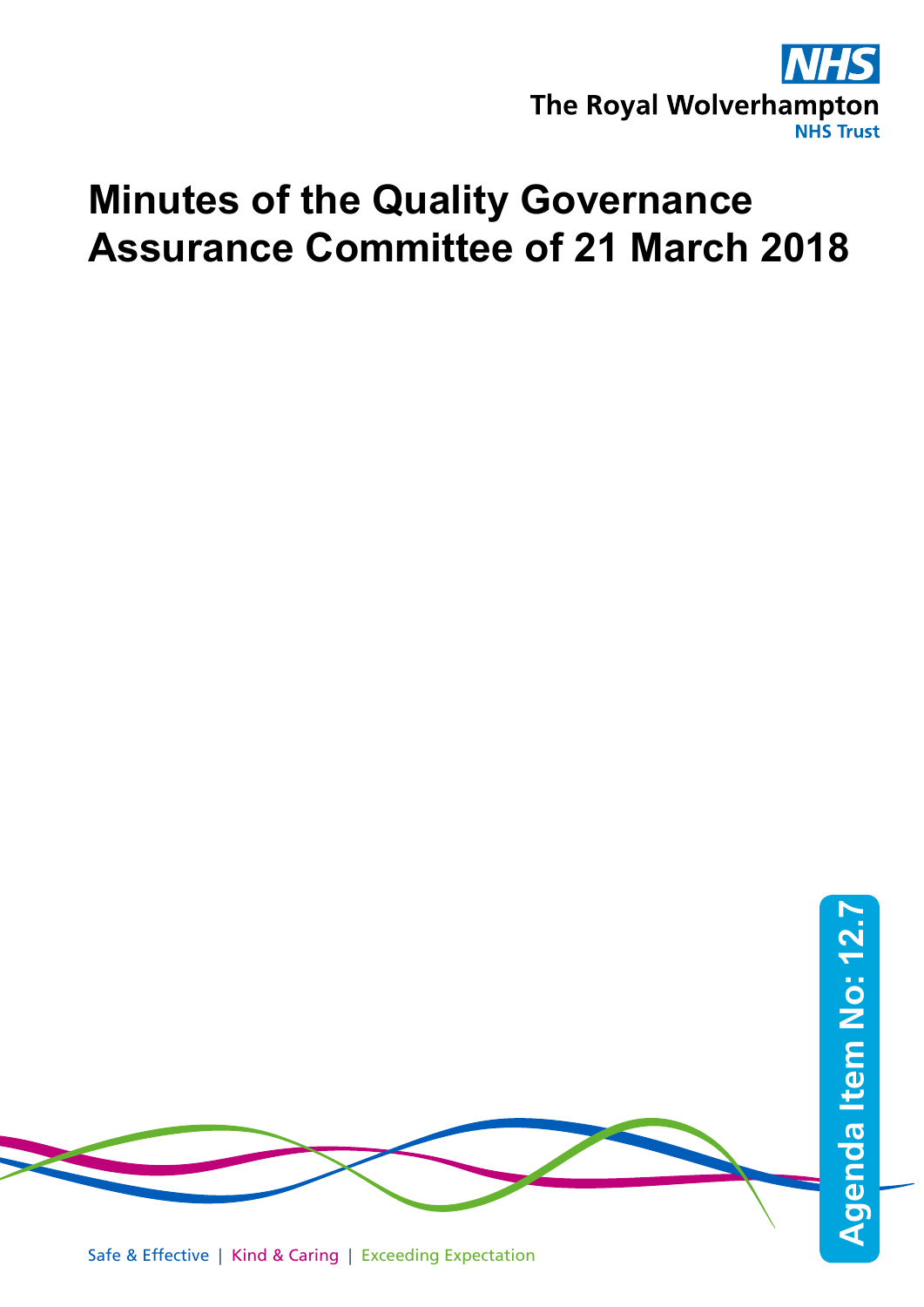## **Minutes of the Quality Governance Assurance Committee**

### **held on the:**

**Date Wednesday 21 March 2018**

**Venue Room 5, WMI**

**Time 2.00pm to 4.00pm**

|                 | <b>Name</b>            | Role                                       |
|-----------------|------------------------|--------------------------------------------|
| <b>Present:</b> | R Edwards (RE) - Chair | Non-Executive Director                     |
|                 | P Archer (PA)          | Patient Safety & Shared Learning Associate |
|                 | C Etches (CE)          | <b>Chief Nursing Officer</b>               |
|                 | G Nuttall (GN)         | <b>Chief Operating Officer</b>             |
|                 | J Small (JS)           | Non-Executive Director                     |
|                 |                        |                                            |
|                 |                        |                                            |
| Apologies:      | M Arthur               | Head of Governance & Legal Services        |
|                 | D Loughton             | <b>Chief Executive</b>                     |
|                 | Dr J Odum              | <b>Medical Director</b>                    |
|                 |                        |                                            |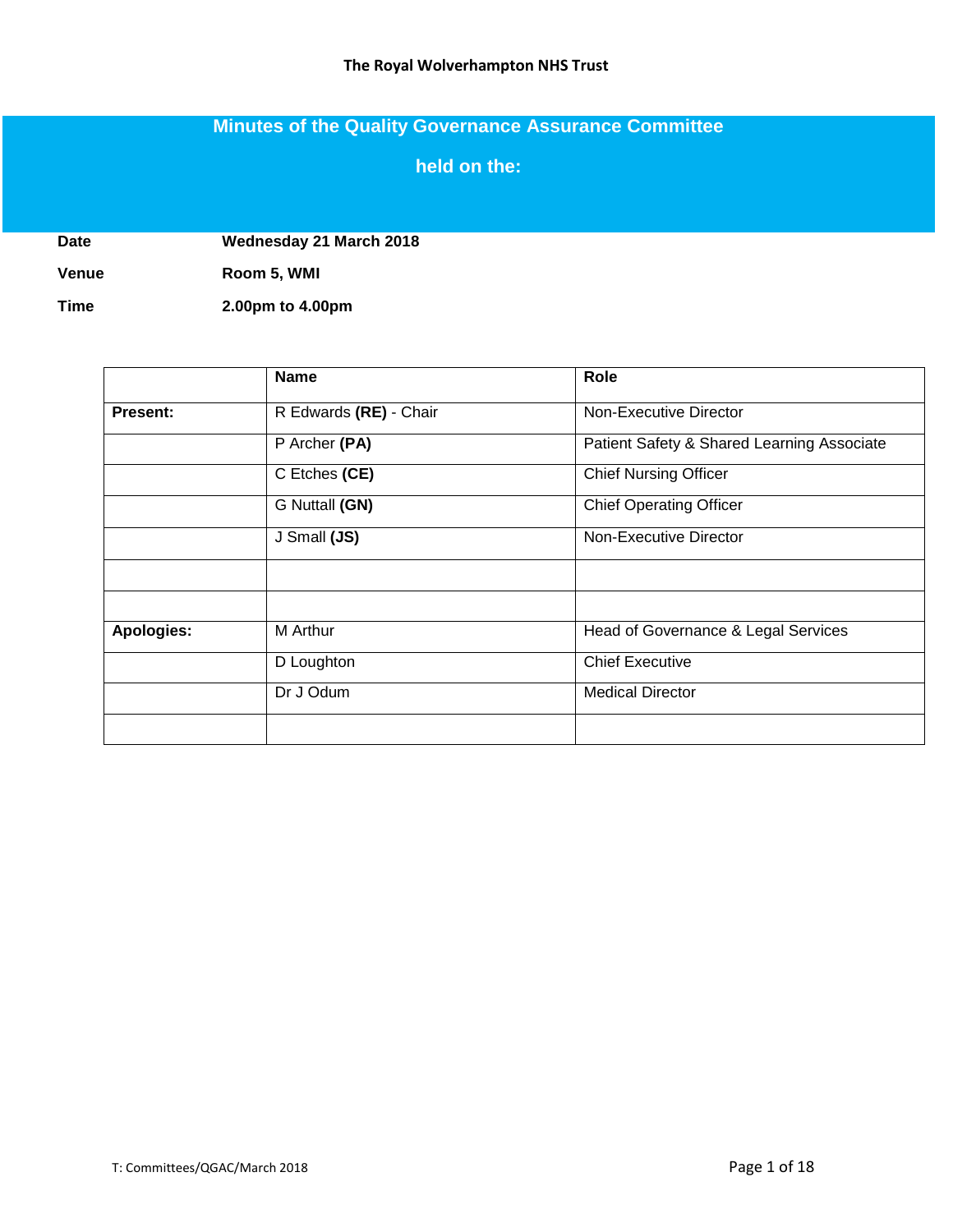| Item<br><b>No</b>       |                                                                                                                                                                                                                                                                                                                                                                                                         | <b>Action</b> |
|-------------------------|---------------------------------------------------------------------------------------------------------------------------------------------------------------------------------------------------------------------------------------------------------------------------------------------------------------------------------------------------------------------------------------------------------|---------------|
| 1                       | <b>Apologies for absence</b>                                                                                                                                                                                                                                                                                                                                                                            |               |
|                         | Apologies were noted.                                                                                                                                                                                                                                                                                                                                                                                   |               |
| 1a                      | <b>Declarations of Interest</b>                                                                                                                                                                                                                                                                                                                                                                         |               |
|                         | There were no Declarations of Interest.                                                                                                                                                                                                                                                                                                                                                                 |               |
| $\mathbf{2}$            | Minutes of Previous Meeting - Quality Governance Assurance Committee:                                                                                                                                                                                                                                                                                                                                   |               |
|                         | RESOLVED: Minutes of the Quality Governance Assurance Committee held on 21<br>February 2018 were approved as a correct record.                                                                                                                                                                                                                                                                          |               |
| $\overline{\mathbf{3}}$ | <b>Matters arising from the Minutes</b>                                                                                                                                                                                                                                                                                                                                                                 |               |
|                         | The action log was updated accordingly.                                                                                                                                                                                                                                                                                                                                                                 |               |
| 4                       | <b>Regular Reports</b>                                                                                                                                                                                                                                                                                                                                                                                  |               |
| 4.1                     | Integrated Quality & Performance Report - February - C Etches                                                                                                                                                                                                                                                                                                                                           |               |
|                         | CE informed the meeting that the current turnover of staff for February was 10.27% which<br>was less than January. CE reported that this figure has not changed much during her time at<br>this Trust. Sicknesses for January was at 5.55% which is high and double the Trust target.<br>This was due to norovirus, flu etc.                                                                            |               |
|                         | In February the Trust received 38 complaints compared to 41 in January. It was also noted<br>that there were 2 complaints re-opened in February which is less than the last few months.                                                                                                                                                                                                                 |               |
|                         | The meeting noted that in February there had been a dip in response rates and<br>recommendation rates in the Emergency Department and Inpatients Friends and Family<br>tests. The reason for this dip is unknown; however, CE feels that the dip in Emergency<br>Department could be due to the amount of activity recently experienced over the last couple<br>of months.                              |               |
|                         | CE was pleased to report to the meeting that there is some improvement in regards to late<br>observations recorded by Divisions 1 and 2. CE informed the meeting that Division 2 had a<br>different approach to Division 1 but have now adopted Division 1's approach.<br>The<br>Commissioners are showing an interest in late observations and have requested to see the<br>action plan of Division 2. |               |
|                         | CE reported to the meeting that late patient moves after 8pm was not good for the month of<br>February, this is despite all admissions and Emergency Department admissions reducing.<br>CE explained to the meeting that when there is snow there is a decrease of patient activity<br>however, patients then arrive at the hospital a couple of days later and they are sicker and<br>stay longer.     |               |
|                         | CE said that the Trust is now required to publish statistics on avoidable deaths but stressed to<br>the meeting that the stage two reviews may change the assessment significantly so the figure                                                                                                                                                                                                        |               |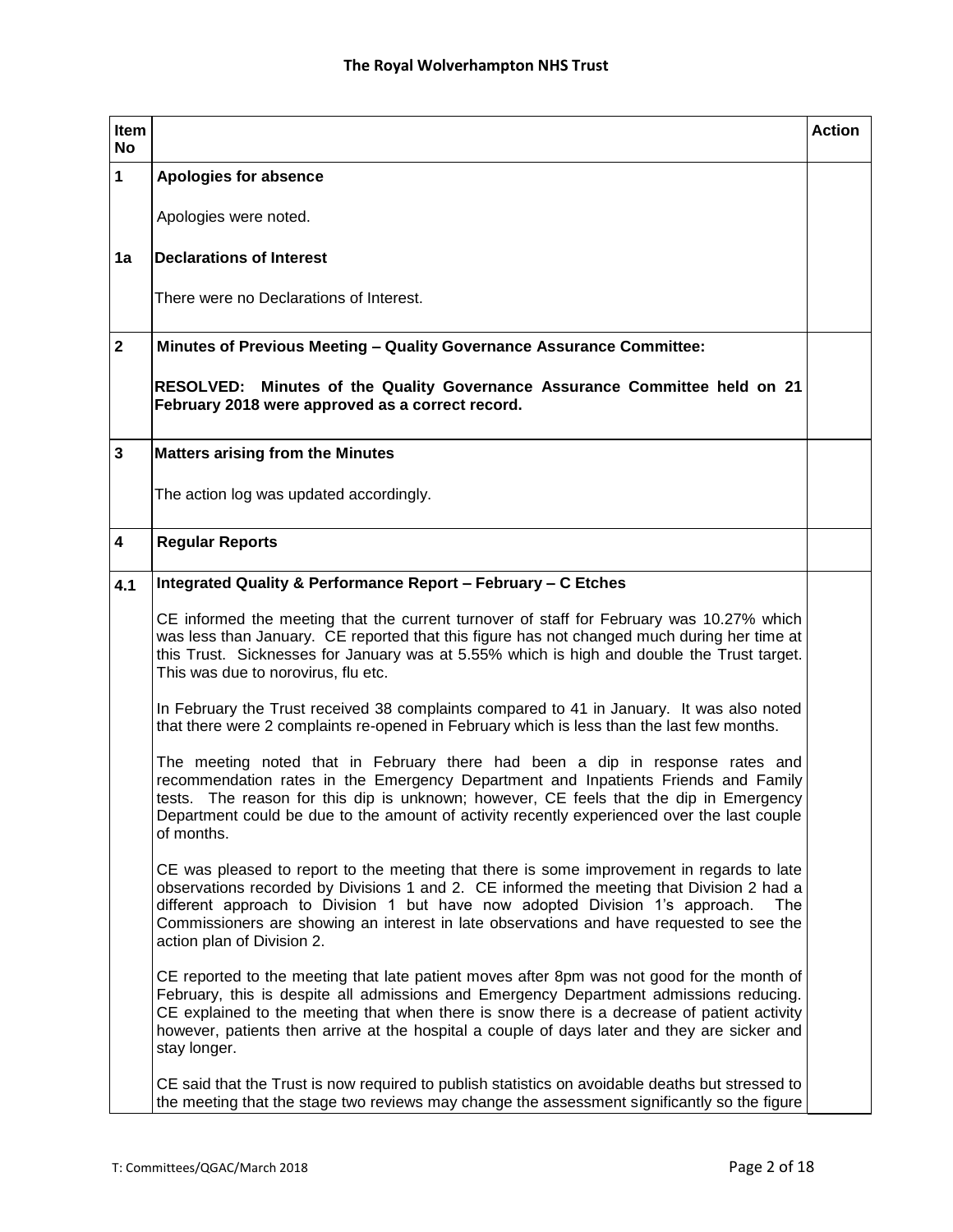| Item<br>No |                                                                                                                                                                                                                                                                                                                                                                                                                                                                                                                                                                                                                                                                                                                                                                                                                                                                                                                                                                                             | <b>Action</b> |
|------------|---------------------------------------------------------------------------------------------------------------------------------------------------------------------------------------------------------------------------------------------------------------------------------------------------------------------------------------------------------------------------------------------------------------------------------------------------------------------------------------------------------------------------------------------------------------------------------------------------------------------------------------------------------------------------------------------------------------------------------------------------------------------------------------------------------------------------------------------------------------------------------------------------------------------------------------------------------------------------------------------|---------------|
|            | for avoidable deaths given her may be subject to changes. This was discussed further and it<br>was agreed that the data would be more readily understood when the reporting system has<br>been fully developed. CE advised the meeting that JO and Maggie Vasiliu have developed a<br>dashboard around mortality and the figures and narrative regarding avoidable deaths will go<br>into this new mortality report. PA suggested putting what was learnt from these deaths in the<br>report and it was confirmed that this would be included in the new dashboard on mortality.                                                                                                                                                                                                                                                                                                                                                                                                            |               |
|            | CE informed the meeting that pressure injuries was a good news story as there was a<br>significant reduction in the avoidable and unavoidable pressure injuries in February. CE is<br>not aware of any different process but did mention that each pressure injury is scrutinised, an<br>RCA is undertaken for each injury and learning events are held.                                                                                                                                                                                                                                                                                                                                                                                                                                                                                                                                                                                                                                    |               |
|            | CE advised the meeting that the Trust is above the national target of patients with any harm<br>from a fall. The meeting noted that in February there was zero falls with serious harm.                                                                                                                                                                                                                                                                                                                                                                                                                                                                                                                                                                                                                                                                                                                                                                                                     |               |
|            | The meeting noted that there have been zero C Diff cases in February. CE advised the<br>meeting that 2018 / 19 target has been received and this is 34. CE informed the meeting that<br>she is waiting for the nationally yearly figure in regards to E Coli. In February there was only<br>1 CPE case.                                                                                                                                                                                                                                                                                                                                                                                                                                                                                                                                                                                                                                                                                     |               |
|            | CE explained to the meeting the one medication incident which was amber for level of harm<br>caused. The initial findings of this incident show the Trust is not responsible but an RCA is<br>being undertaken to confirm the outcome. CE informed the meeting that EPMA went live on<br>Tuesday morning and went smoothly.                                                                                                                                                                                                                                                                                                                                                                                                                                                                                                                                                                                                                                                                 |               |
|            | CE advised the meeting that level 3 adult safeguarding training is the same as January but is<br>not far off achieving the green target. CE assured the meeting that the reducing number of<br>safeguarding adult referrals (it has been zero for the last 2 months) is being investigated by<br>Fiona Pickford. CE was pleased to report that safeguarding children training is up and<br>bespoke training is being offered by the team, who are also going to VI practices.                                                                                                                                                                                                                                                                                                                                                                                                                                                                                                               |               |
|            | The meeting was advised that there is no real change in the Midwife to Birth ratios at 1:31,<br>there are minimal vacancies within the department. There has been a reduction in births in<br>February to 374 compared to 428 in January. Despite the reduction in births there has been<br>an increase in elective and emergency C-Section rates, this increase is being reviewed by the<br>Directorate team. JS and RE expressed concerns about the rise in emergency C-Section<br>rates, which had been increasing since November 2017 when it first went red and now stood<br>at 20.6% compared with target of 14%. CE said that the rate tended to rise and fall over the<br>year and usually ended up at around 20-24%. RE commented that this set of figures was<br>looking more like a trend and JS asked if a report could be presented at either the April or<br>May QGAC meeting with the findings of the review conducted by the Directorate. CE to<br>request the said report. | <b>CE</b>     |
|            | RE asked about the processes behind the Duty of Candour tables and whether their<br>effectiveness had been reviewed. CE replied that the Duty of Candour takes place at many<br>levels in the organisation. These figures capture whether the Duty of Candour has occurred<br>and whether it was timely, for those incidents subject to RCAs. It is picked up at RCAs and<br>then reviewed again at the investigation.                                                                                                                                                                                                                                                                                                                                                                                                                                                                                                                                                                      |               |
|            | GN presented the performance section of the report.                                                                                                                                                                                                                                                                                                                                                                                                                                                                                                                                                                                                                                                                                                                                                                                                                                                                                                                                         |               |
|            | GN informed the meeting that at the Finance & Performance meeting earlier a lot of time was<br>spent on the performance section of the report.                                                                                                                                                                                                                                                                                                                                                                                                                                                                                                                                                                                                                                                                                                                                                                                                                                              |               |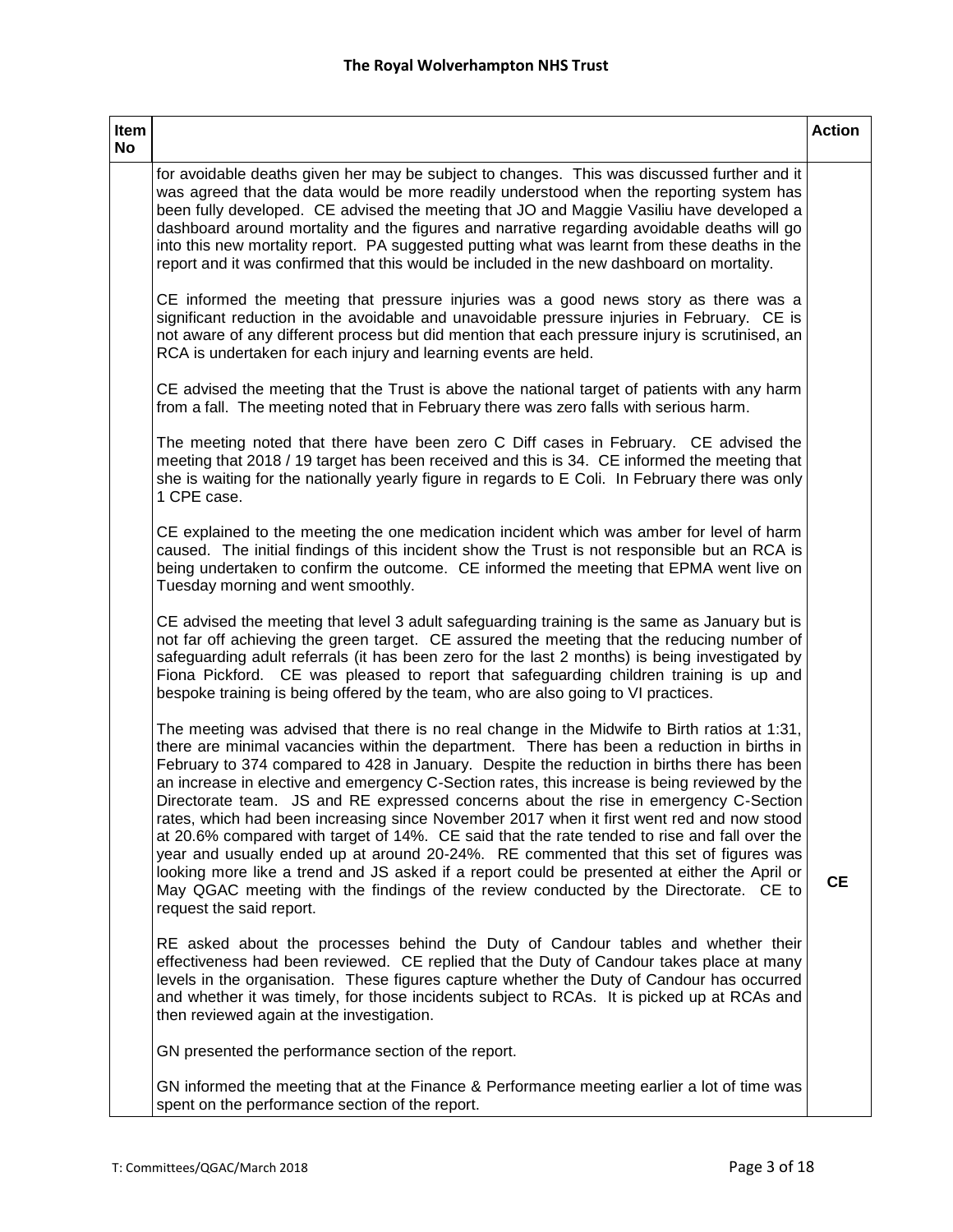| Item<br><b>No</b> |                                                                                                                                                                                                                                                                                                                                                                                                                                                                                                                                                                                                                                                                                                                                                             | <b>Action</b> |
|-------------------|-------------------------------------------------------------------------------------------------------------------------------------------------------------------------------------------------------------------------------------------------------------------------------------------------------------------------------------------------------------------------------------------------------------------------------------------------------------------------------------------------------------------------------------------------------------------------------------------------------------------------------------------------------------------------------------------------------------------------------------------------------------|---------------|
|                   | GN mentioned to the meeting that there was 12 Cardiothoracic cancelled operations in<br>February due to no beds, however a number of these cancellations were due to no critical<br>care beds. GN explained to the meeting that a cancelled operation is not done on a financial<br>basis; it is purely done on a clinical need. GN continued that cancelled operations are<br>conducted by a multi-disciplinary discussion often with the Anaesthetist taking the lead within<br>the discussions. GN assured the meeting that this was discussed in-depth at the Finance &<br>Performance meeting. The meeting was informed that the organisation went to level 4 in<br>Emergency Department a couple of weeks ago and that was only the second time ever. |               |
|                   | GN advised the meeting of a slow improvement in the 18 weeks - incomplete. Diagnostics are<br>doing well and are under significant review due to the cancer 62 day pathway.                                                                                                                                                                                                                                                                                                                                                                                                                                                                                                                                                                                 |               |
|                   | The meeting discussed in-depth the performance within the Emergency Department and the<br>pressures on ambulance handovers. It was noted that the Trust is normally around 80% to<br>85% and GN informed the meeting that last week the Trust achieved 83% and were 47 <sup>th</sup><br>nationally out of 137 Trusts.                                                                                                                                                                                                                                                                                                                                                                                                                                       |               |
|                   | GN informed the meeting of an error on page 26 of the report which states "that there were no<br>patients who breached the 12 hour decision to admit target during February 2018". It should<br>read that there were 2 patients. RCA's are conducted for all 12 hour breaches to provide<br>assurance.                                                                                                                                                                                                                                                                                                                                                                                                                                                      |               |
|                   | GN advised the meeting is the continued recruitment for out of hours Middle Grades within the<br>Emergency Department. This is part of a long term recruitment plan and to recruit<br>Consultants so there is more senior cover within the department.                                                                                                                                                                                                                                                                                                                                                                                                                                                                                                      |               |
|                   | GN mentioned that there are more positively identified cases of flu within the Trust than<br>normal.                                                                                                                                                                                                                                                                                                                                                                                                                                                                                                                                                                                                                                                        |               |
|                   | The meeting discussed the cancer target compliance figures. GN said that Dr S Grummet<br>chairs weekly reviews of all patients on the 62 day pathway where there is no date for<br>treatment to set dates for tests etc. GN mentioned that the meeting can be assured around<br>clinical engagement. The booking time for diagnostics is the rate-limiting step and each case<br>is reviewed at the clinical review. GN felt that the reported figures will get worse before they<br>get better.                                                                                                                                                                                                                                                            |               |
|                   | GN reported that delayed transfers of care figures were still good despite a slight increase in<br>February and this would continue into March due to pressures on Care Homes due to flu etc.                                                                                                                                                                                                                                                                                                                                                                                                                                                                                                                                                               |               |
|                   | Resolved: Report was accepted                                                                                                                                                                                                                                                                                                                                                                                                                                                                                                                                                                                                                                                                                                                               |               |
| 4.2               | Board Assurance Framework / Trust Risk Register - P Archer                                                                                                                                                                                                                                                                                                                                                                                                                                                                                                                                                                                                                                                                                                  |               |
|                   | PA presented the BAF and TRR papers to the meeting.                                                                                                                                                                                                                                                                                                                                                                                                                                                                                                                                                                                                                                                                                                         |               |
|                   | <b>Board Assurance Framework Key Issues</b>                                                                                                                                                                                                                                                                                                                                                                                                                                                                                                                                                                                                                                                                                                                 |               |
|                   | 0 new risks.                                                                                                                                                                                                                                                                                                                                                                                                                                                                                                                                                                                                                                                                                                                                                |               |
|                   | 3 red risks:                                                                                                                                                                                                                                                                                                                                                                                                                                                                                                                                                                                                                                                                                                                                                |               |
|                   | <b>SR1</b> - Workforce - Recruitment and Retention of staff across the Trust and in particular the                                                                                                                                                                                                                                                                                                                                                                                                                                                                                                                                                                                                                                                          |               |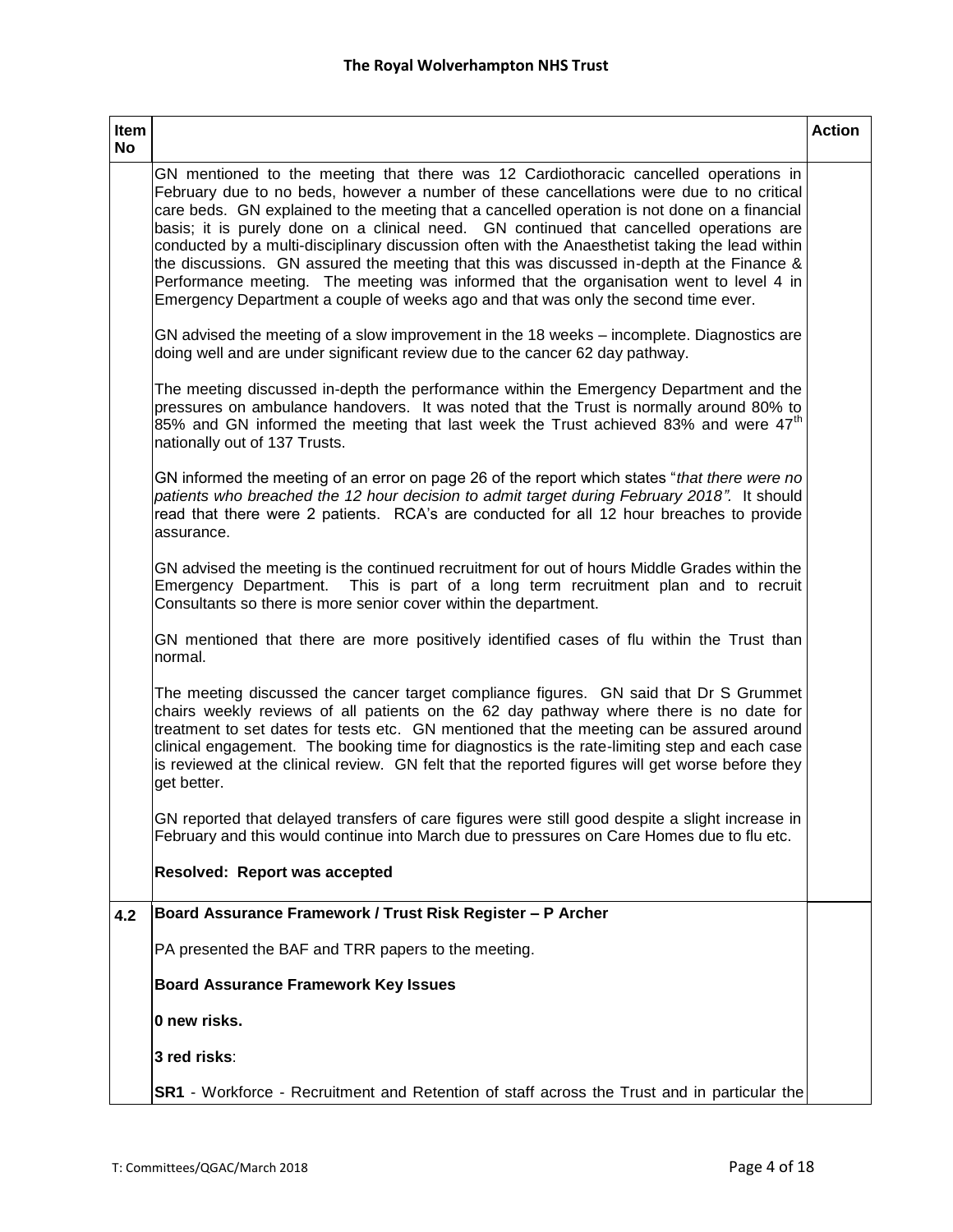| Item<br><b>No</b> |                                                                                                                                                                                                                                                                                                                                                                       | <b>Action</b> |
|-------------------|-----------------------------------------------------------------------------------------------------------------------------------------------------------------------------------------------------------------------------------------------------------------------------------------------------------------------------------------------------------------------|---------------|
|                   | future pipeline of nursing and medical staff.                                                                                                                                                                                                                                                                                                                         |               |
|                   | <b>SR8</b> - That there is a failure to deliver recurrent CIP's.                                                                                                                                                                                                                                                                                                      |               |
|                   | SR9 - That the underlying deficit that the Trust has (in 2017/18) is not eliminated in medium<br>term to bring the Trust back to financial surplus.                                                                                                                                                                                                                   |               |
|                   | <b>Grade changes</b>                                                                                                                                                                                                                                                                                                                                                  |               |
|                   | SR4 - Risk of adverse impact on the Trust following service transfer in November 2014 due to<br>underlying financial gap of £6million (was RED now AMBER). The meeting discussed this risk<br>and the potential removal of this risk. After discussion, it was agreed that CE would speak to<br>Kevin Stringer.                                                       | <b>CE</b>     |
|                   | <b>SR10</b> - That the Trust fails to generate sufficient cash to pay for its commitments (was RED<br>now AMBER).                                                                                                                                                                                                                                                     |               |
|                   | RE commented that the new format, for example the positive and negative assurances being<br>separate were much easier to read and the updates in red were good.                                                                                                                                                                                                       |               |
|                   | <b>Trust Risk Register Key Issues</b>                                                                                                                                                                                                                                                                                                                                 |               |
|                   | 1 new risk:                                                                                                                                                                                                                                                                                                                                                           |               |
|                   | 4962 - NNU Staffing - Neonatal Workforce (COO).                                                                                                                                                                                                                                                                                                                       |               |
|                   | 1 risk removed:                                                                                                                                                                                                                                                                                                                                                       |               |
|                   | 4791 - Unplanned activity leading to financial pressures (CFO)                                                                                                                                                                                                                                                                                                        |               |
|                   | 5 red risks:                                                                                                                                                                                                                                                                                                                                                          |               |
|                   | 2080 - Risk to quality of patient care: reduced manpower (COO)                                                                                                                                                                                                                                                                                                        |               |
|                   | 4661 - Lack of robust system for review and communication of test results (MD)                                                                                                                                                                                                                                                                                        |               |
|                   | 4472 - Delays in Cubicle Assessment and Triage (COO).                                                                                                                                                                                                                                                                                                                 |               |
|                   | 4113 - Division 1 failure to achieve CIP target (COO)                                                                                                                                                                                                                                                                                                                 |               |
|                   | 4903 - Risk of non-compliance with Thoracic Service Specification (COO)                                                                                                                                                                                                                                                                                               |               |
|                   | The meeting discussed the following risks and agreed the following changes:                                                                                                                                                                                                                                                                                           |               |
|                   | 4286 – RE asked if this risk could be updated in the light of the new information provided in<br>the column "what is the risk"? She considered that this information provides a much more<br>positive picture. PA to ask Jo Colgan to update the risk and put it in the correct format.                                                                               | <b>PA</b>     |
|                   | 1714 – Discussions took place on this risk and it was agreed that this was no longer a Trust<br>risk anymore and should be moved to Divisional risk register. CE mentioned that under the<br>column what else can we do? the actions are out of date, GN confirmed that these actions<br>have all been updated and asked PA to check if the update has been received. | <b>PA</b>     |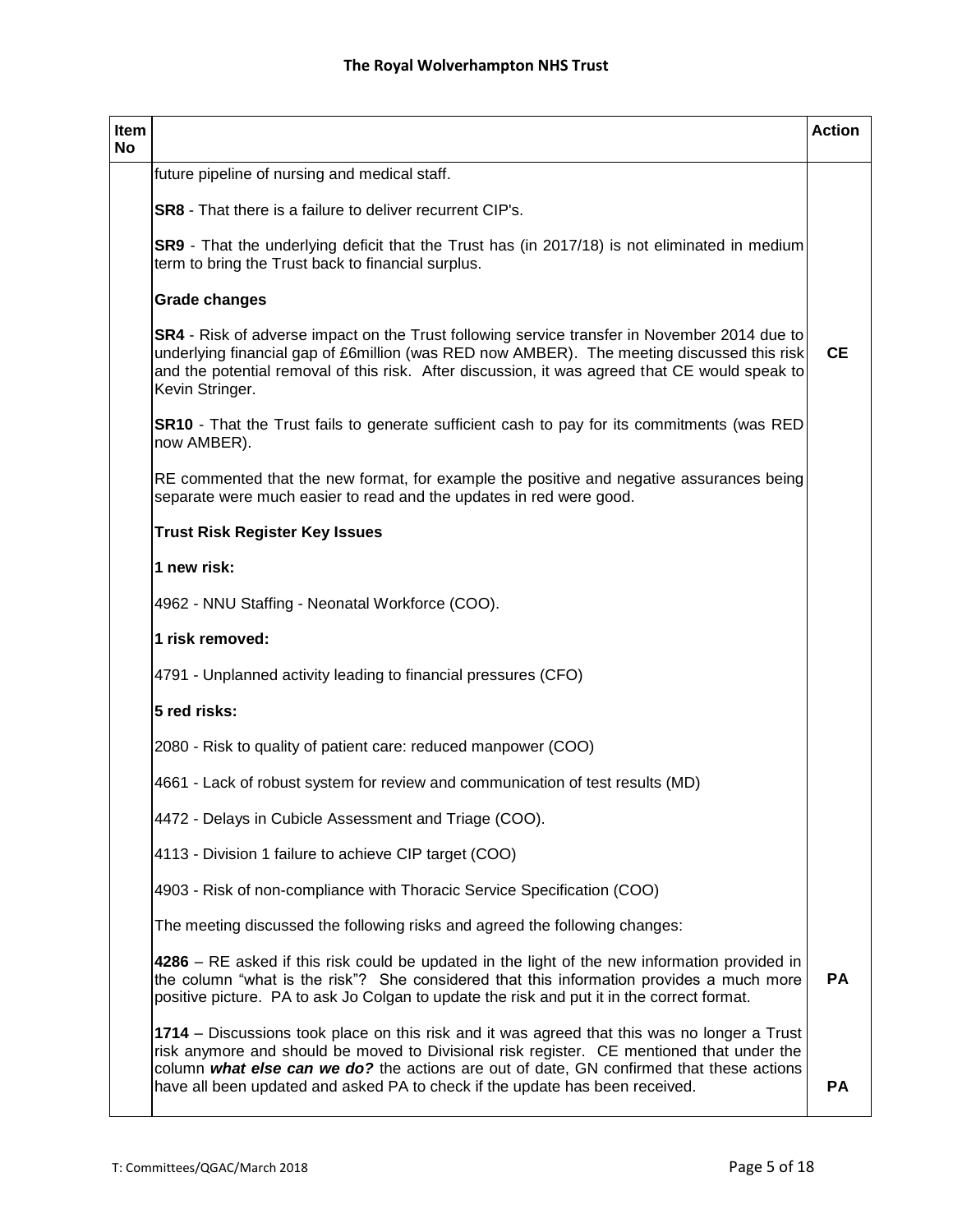| Item<br>No |                                                                                                                                                                                                                                                                                                                                                                                                                                                                                                                                                                                                                                                                                                                                                                                                                                                | <b>Action</b>   |
|------------|------------------------------------------------------------------------------------------------------------------------------------------------------------------------------------------------------------------------------------------------------------------------------------------------------------------------------------------------------------------------------------------------------------------------------------------------------------------------------------------------------------------------------------------------------------------------------------------------------------------------------------------------------------------------------------------------------------------------------------------------------------------------------------------------------------------------------------------------|-----------------|
|            | 4862 – JS asked for an update on the column what else can we do? and have there been<br>any developments on the recruitment of additional staff. GN replied that the business case<br>has been agreed in principal but not seen the written version yet. GN informed the meeting<br>that there will be an update at the next meeting. CE mentioned to the meeting that staff are<br>being developed internally for this role. A recruitment plan is in place.                                                                                                                                                                                                                                                                                                                                                                                  |                 |
|            | 1713 – RE mentioned the cost of the NHSI recommended software to assist with Consultant<br>job planning and that at a NED forum on the Model Hospital she had asked NHSI if they were<br>going to use their negotiating power NHS wide to seek a better deal for Trusts. She had been<br>told that something of this sort was being considered. Discussions took place and it was<br>agreed that GN would contact NHSI to see if they were pursuing the possibility of negotiating<br>reduced prices for all Trusts. GN confirmed that the RWT business case is still in progress.                                                                                                                                                                                                                                                             | <b>GN</b>       |
|            | 4718 - JS mentioned that at the last meeting Fiona Pickford had presented a report which<br>meant some of the items listed in what else can we do? could now be aligned and updated<br>following said report. Following discussions, the meeting asked PA to remove the risk.                                                                                                                                                                                                                                                                                                                                                                                                                                                                                                                                                                  | PA              |
|            | 4161 - RE asked about the roles of the Nursing Associates who were being assigned to all<br>areas, whether these would have common features or be developed in different ways in<br>different areas. CE informed the meeting that this is a new national role that is being created.<br>This role is more than an HCA; the Nursing Associate will be able to give certain drugs.<br>Currently they are not quality nurses and not HCA's but they will be registered with them<br>NMC. This role has to be integrated so the workforce model will be changed. The current<br>impact of this new role is not currently known. Currently the Trust has 19 Nursing Associates<br>and then a further 14 from the second cohort. Once they have completed the 2 years it is<br>likely that a number will go on to complete their training as nurses. |                 |
|            | 4472 – JS asked for an update on the section what else can we do? GN confirmed that the<br>business case is going through the process and has been identified as a priority for the capital<br>programme next year. IT are reviewing the escalation tool and once the review has been<br>completed will be closed.                                                                                                                                                                                                                                                                                                                                                                                                                                                                                                                             |                 |
|            | 4661 – JS asked how number 3 in the any evidence that it is not working ties in with what else<br>can we do $1 - 4$ . GN advised the meeting that JO needs to review this risk and confirmed that<br>ICE has been rolled out and is in place now. The meeting discussed this risk further and<br>agreed to seek a further update from JO. RE to e-mail JO for an update.                                                                                                                                                                                                                                                                                                                                                                                                                                                                       | RE              |
|            | 4706 – RE understood that the source of insects in Theatres had been reported to be found<br>and dealt with and asked if there had been any further outbreaks of insects since the last one<br>reported in 2017. GN to remove the comments 1 and 2. In 2017 there were 16 incidents<br>reported on Datix of insects in Theatre, two during operations with no known patient<br>consequences (September 2017). PA to ask Jo Colgan to update the risk.                                                                                                                                                                                                                                                                                                                                                                                          | <b>GN</b><br>PA |
|            | 4711 - Following brief discussions, agreed that as this risk was now yellow it should have<br>been removed with no explanation in the covering note why it had been removed. This should<br>be done for all yellow risks. The risk would be removed from the next TRR.                                                                                                                                                                                                                                                                                                                                                                                                                                                                                                                                                                         | <b>PA</b>       |
|            | 4849 - It was mentioned that under the section Any evidence that it is not working number<br>3) Excessive use of on call for emergencies can result in on call sessions being<br>cancelled [13/03/18] should say elective sessions and not on call session.                                                                                                                                                                                                                                                                                                                                                                                                                                                                                                                                                                                    |                 |
|            | Resolved: Report was accepted                                                                                                                                                                                                                                                                                                                                                                                                                                                                                                                                                                                                                                                                                                                                                                                                                  |                 |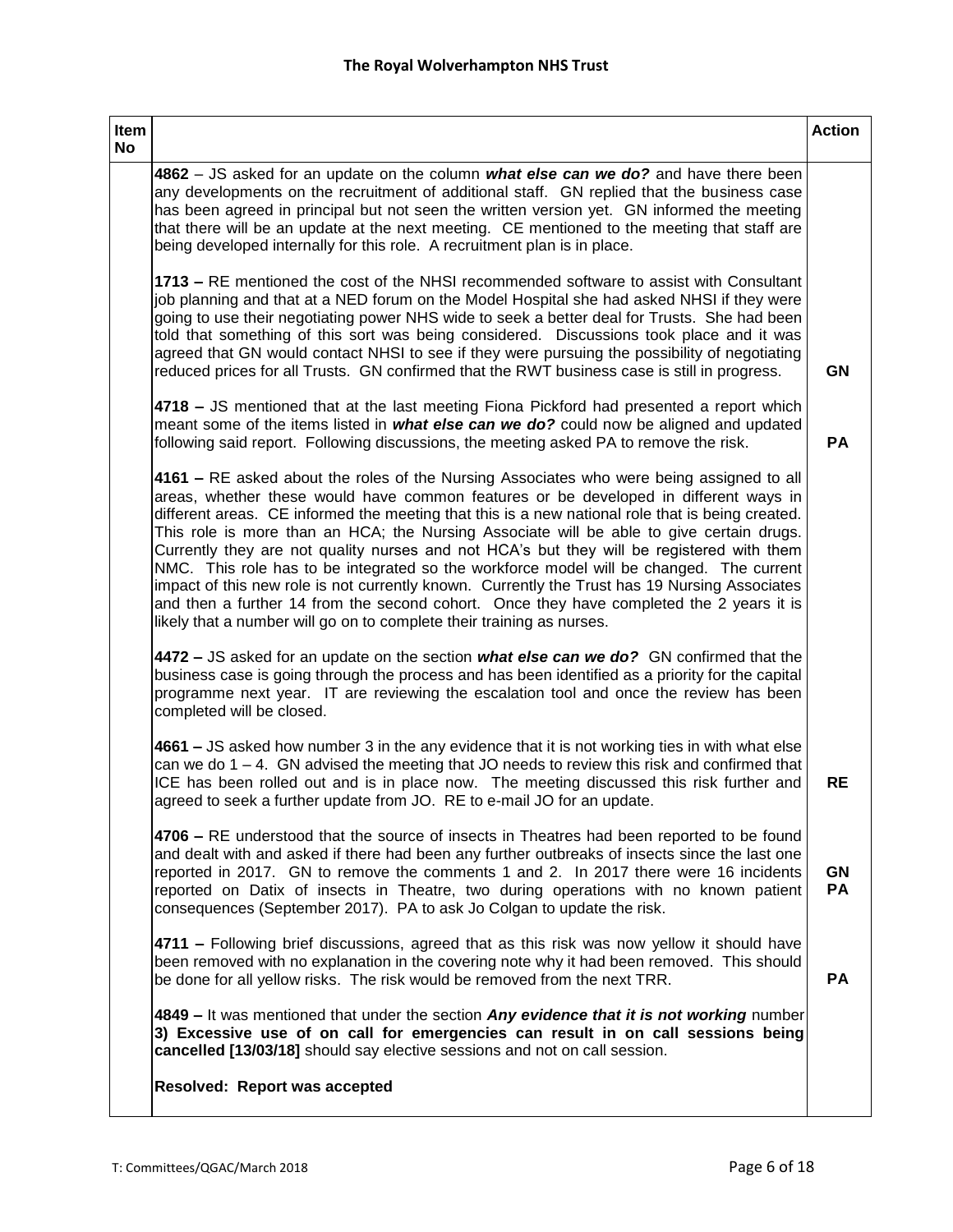| Item<br>No |                                                                                                                                                                                                                                                                                                                                                                                                                                                                                                                                                                                   | <b>Action</b> |
|------------|-----------------------------------------------------------------------------------------------------------------------------------------------------------------------------------------------------------------------------------------------------------------------------------------------------------------------------------------------------------------------------------------------------------------------------------------------------------------------------------------------------------------------------------------------------------------------------------|---------------|
| 5          | <b>Sub Group Reports</b>                                                                                                                                                                                                                                                                                                                                                                                                                                                                                                                                                          |               |
| 5.1        | Chairman's Report - PSIG - February 2018 - C Etches                                                                                                                                                                                                                                                                                                                                                                                                                                                                                                                               |               |
|            | CE presented the report. She had put it into a new format to make clear whether items were<br>for assurance, partial assurance, etc.                                                                                                                                                                                                                                                                                                                                                                                                                                              |               |
|            | 1. NatSSIPs - ASSURANCE                                                                                                                                                                                                                                                                                                                                                                                                                                                                                                                                                           |               |
|            | CE mentioned that JO had been very pleased with the performance of Obstetrics and<br>Gynaecology and that this represented the best data so far across all directorates - NatSips<br>audit - obstetrics and gynaecology                                                                                                                                                                                                                                                                                                                                                           |               |
|            | 2. Ward Performance - PARTIAL ASSURANCE                                                                                                                                                                                                                                                                                                                                                                                                                                                                                                                                           |               |
|            | Division 1 – It was noted that there had been an increase in mediation errors in month.                                                                                                                                                                                                                                                                                                                                                                                                                                                                                           |               |
|            | SCU/General Surgery was rated red, the first red ward since April 2017.                                                                                                                                                                                                                                                                                                                                                                                                                                                                                                           |               |
|            | A5 had taken part in a Pressure Injury Collaborative and trialled the use of heel balm<br>applicators and female urinals successfully.                                                                                                                                                                                                                                                                                                                                                                                                                                            |               |
|            | Division 2 – The key indicator of concern for this Division is late observations. A full Divisional<br>review will be conducted and an action plan produced, which will be presented to the CCG at<br>their request. Asked about the method used in Division 2, CE replied that it had been using a<br>different method from Division 1 but had now adopted Division 1's.                                                                                                                                                                                                         |               |
|            | 3. Serious Incident - open actions - ADVISE                                                                                                                                                                                                                                                                                                                                                                                                                                                                                                                                       |               |
|            | There is a focus on the closure of actions following an incident's RCA. The chair of PSIG will<br>focus on corporate actions and Divisions on their own actions.                                                                                                                                                                                                                                                                                                                                                                                                                  |               |
|            | 4. Safety Checklists - ALERT                                                                                                                                                                                                                                                                                                                                                                                                                                                                                                                                                      |               |
|            | Division 1 – Obstetrics and Radiology have been the areas of concern.                                                                                                                                                                                                                                                                                                                                                                                                                                                                                                             |               |
|            | AfPP proposal has been submitted and a date for implementation is to be confirmed. This has<br>been triggered by recent Never Events.                                                                                                                                                                                                                                                                                                                                                                                                                                             |               |
|            | Division 2 - Emergency Department, Dermatology and Respiratory are key areas of<br>concern. Cannock Chase Hospital requires improvements around joint injections.                                                                                                                                                                                                                                                                                                                                                                                                                 |               |
|            | 5. Sign Up 2 Safety (SU2S)                                                                                                                                                                                                                                                                                                                                                                                                                                                                                                                                                        |               |
|            | The Early Pregnancy Assessment Unit worked with the Trust SU2S team to review the<br>department's philosophy, processes and objectives. A technique called Team Optimisation<br>Model (TOM) was implemented which helped with the culture and team working. CE told the<br>meeting that the techniques quickly changed the dynamics of the team. JS asked if the<br>experience could be showcased, and CE replied that it had been presented at NHS<br>Resolution. It was being rolled out to the Patient Experience team where there had been<br>changes and new staff taken on. |               |
|            |                                                                                                                                                                                                                                                                                                                                                                                                                                                                                                                                                                                   |               |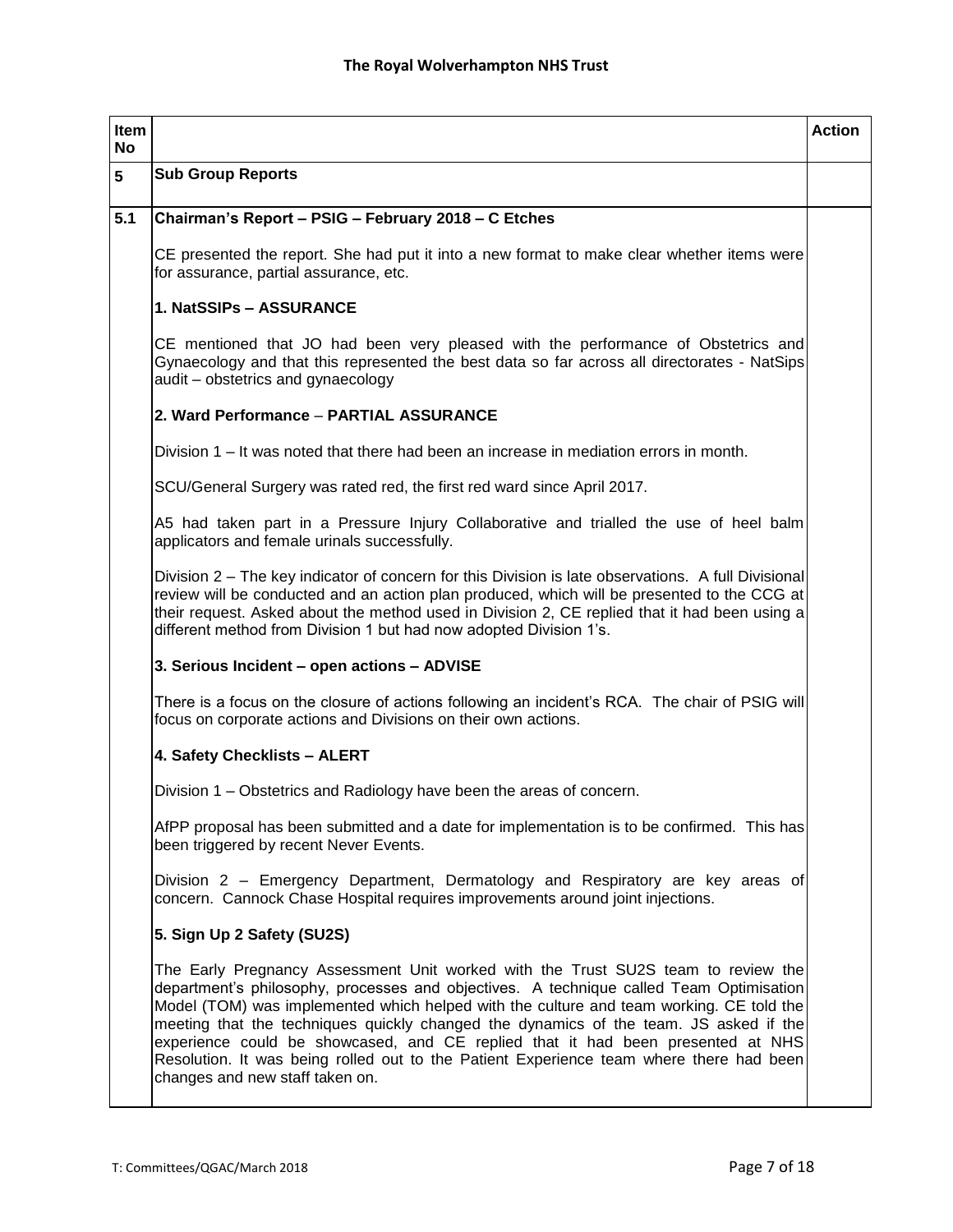| Item<br><b>No</b> |                                                                                                                                                                                                                                                                                                                                                                                                                                                                                                                                                                                                  | <b>Action</b> |
|-------------------|--------------------------------------------------------------------------------------------------------------------------------------------------------------------------------------------------------------------------------------------------------------------------------------------------------------------------------------------------------------------------------------------------------------------------------------------------------------------------------------------------------------------------------------------------------------------------------------------------|---------------|
|                   | There is still external funding for a further 10 months of SU2S project work within the<br>organisation                                                                                                                                                                                                                                                                                                                                                                                                                                                                                          |               |
|                   | Resolved: Report was accepted.                                                                                                                                                                                                                                                                                                                                                                                                                                                                                                                                                                   |               |
| 5.2               | Patient Safety Improvement Group minutes - February 2018                                                                                                                                                                                                                                                                                                                                                                                                                                                                                                                                         |               |
|                   | The meeting accepted the minutes from the February meeting.                                                                                                                                                                                                                                                                                                                                                                                                                                                                                                                                      |               |
| 5.3               | Chairman's Report – QSAG – February 2018 - C Etches (in the absence of Dr Odum)                                                                                                                                                                                                                                                                                                                                                                                                                                                                                                                  |               |
|                   | 1. Cervical Cancer Audit Performance Report 2017 - ASSURANCE                                                                                                                                                                                                                                                                                                                                                                                                                                                                                                                                     |               |
|                   | The report gave assurance on the performance for 2017, with 3 exceptions:                                                                                                                                                                                                                                                                                                                                                                                                                                                                                                                        |               |
|                   | In future this report will be presented to the Compliance Oversight Group (COG).                                                                                                                                                                                                                                                                                                                                                                                                                                                                                                                 |               |
|                   | 2. Quality Review Visit (QRV) - revisit to A6 - ALERT                                                                                                                                                                                                                                                                                                                                                                                                                                                                                                                                            |               |
|                   | The initial visit took place in April 2015 and revisited in November 2017. An action plan had<br>been implemented. There had been an improvement in 2 domains (effective and well-led).<br>Overall the rating is 'Requires Improvement'. A further revisit will take place in March 2018.<br>In future this report will be presented to Quality and Safety Intelligence Group (QSIG).                                                                                                                                                                                                            |               |
|                   | 3. Quality Review Visit (QRV) - Nursing Audit Standards (NAAs) and Leadership<br><b>Walkabouts - ADVISE</b>                                                                                                                                                                                                                                                                                                                                                                                                                                                                                      |               |
|                   | Following a presentation of NAAs results it was agreed that a review of QRV, NAAs and<br>Leadership Walkabouts is to take place for evidence of effectiveness and assurance levels.<br>Due to new Chief Nursing Officer taking up post in April 2018 this should be informal initially.                                                                                                                                                                                                                                                                                                          |               |
|                   | Resolved: Report was accepted.                                                                                                                                                                                                                                                                                                                                                                                                                                                                                                                                                                   |               |
| 5.4               | Quality Standards Action Group minutes - February 2018                                                                                                                                                                                                                                                                                                                                                                                                                                                                                                                                           |               |
|                   | The meeting accepted the minutes from the November meeting.                                                                                                                                                                                                                                                                                                                                                                                                                                                                                                                                      |               |
|                   | CE reported that they had now completed the first cycle of the new meetings, Compliance<br>Oversight Group (COG) and Quality and safety Intelligence Group (QSIG). This time the<br>meetings had been only 5 days apart but in future they would be 2 weeks apart. Issues will be<br>escalated from these meetings to QGAC, as at present from QSAG and PSIG. Divisions come<br>to the meetings prepared with an information pack - which they have praised - to discuss<br>performance. Reaction so far is that the new meetings are more positive and give better<br>oversight of performance. |               |
| 6                 | <b>Assurance Reporting / Themed Reviews</b>                                                                                                                                                                                                                                                                                                                                                                                                                                                                                                                                                      |               |
|                   | External Reviews Register Report - P Archer                                                                                                                                                                                                                                                                                                                                                                                                                                                                                                                                                      |               |
|                   | PA informed the meeting that compliance with the policy has improved overall since the last<br>report. There are some specifics mainly, only 42% of final reports have been provided to the                                                                                                                                                                                                                                                                                                                                                                                                      |               |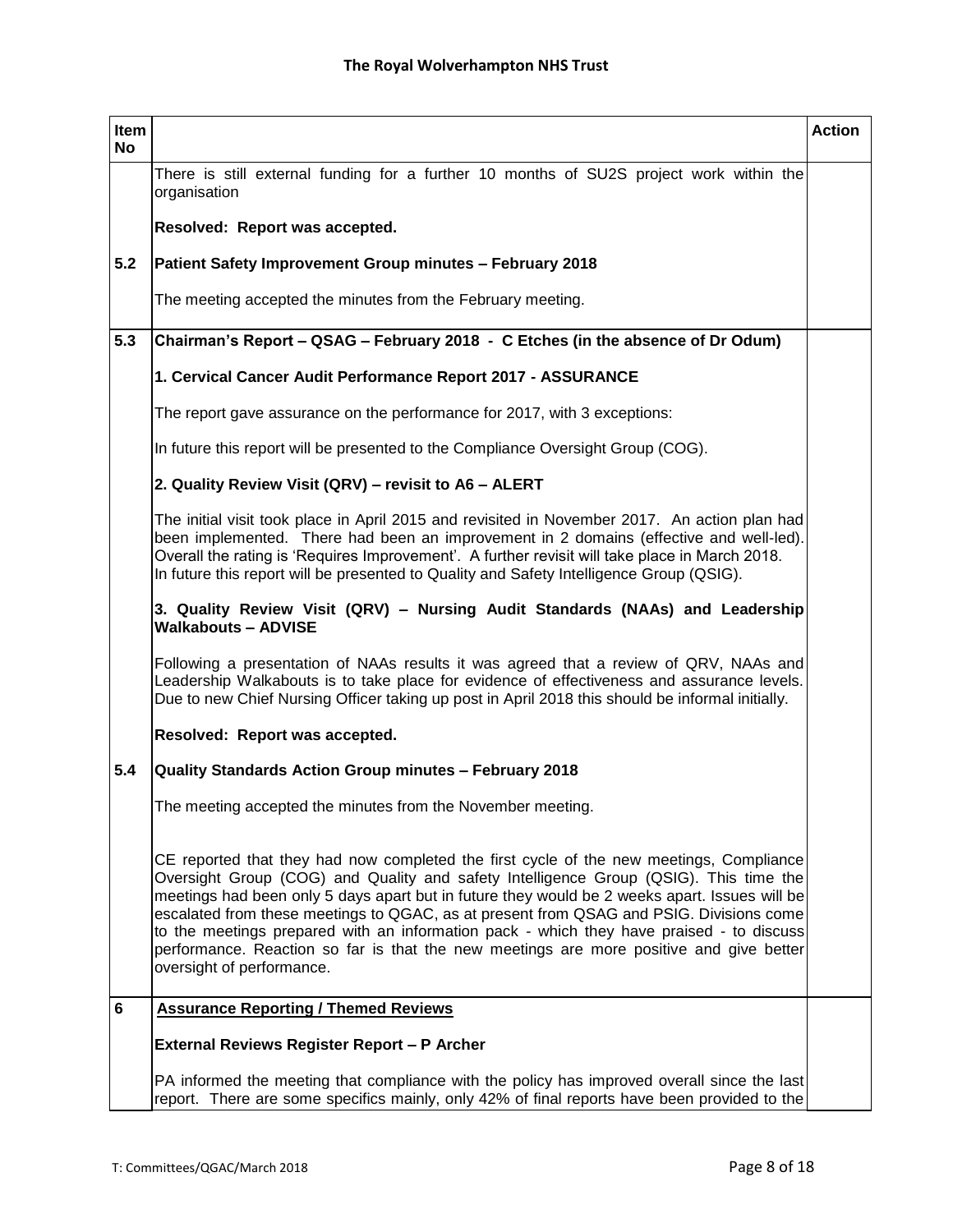| Item<br><b>No</b> |                                                                                                                                                                                                                                                                               | <b>Action</b> |
|-------------------|-------------------------------------------------------------------------------------------------------------------------------------------------------------------------------------------------------------------------------------------------------------------------------|---------------|
|                   | Governance Department. The outcome and impact assessments were not always RAG rated<br>by the leads (in 60% of the cases). There was 100% compliance with risks being identified<br>pre visit by the relevant departments and then entered into the relevant departments.     |               |
|                   | The meeting asked PA to seek clarification on the following sentence: These closed visits<br>have then been detailed in Table 1 of this report for QGAC (or equivalent meeting) for<br>final approval as the meeting was unsure what it meant.                                | PА            |
|                   | Following a brief discussion, the report was approved.                                                                                                                                                                                                                        |               |
| $\overline{7}$    | <b>Issues of Significance for the Audit Committee</b>                                                                                                                                                                                                                         |               |
|                   | Potential need for audit of effectiveness of ICE in reducing the risk of delayed or missed high<br>risk/abnormal/unexpected test results (TRR 4661) now ICE is in operation.                                                                                                  |               |
|                   | <b>Issues of Significance for the Board</b>                                                                                                                                                                                                                                   |               |
|                   | Agreed that the chair would report the following:                                                                                                                                                                                                                             |               |
|                   | <b>Assurance</b>                                                                                                                                                                                                                                                              |               |
|                   | Issue: NatSSips audit – Obstetrics and Gynaecology<br>Audit results presented to PSIG from the Local SSIPs were very positive. Summary of results<br>are:                                                                                                                     |               |
|                   | Obstetric:<br>Normal birth - 100%<br>Fetal blood samples - 92% (October and November, 100% December) (Instrumental delivery<br>checklists were missing in some areas)<br>Instrumental delivery - 100%                                                                         |               |
|                   | Gynaecology:                                                                                                                                                                                                                                                                  |               |
|                   | Colposcopy - 100%<br>Hysteroscopy/Biopsy and insertion of IUD - 100%                                                                                                                                                                                                          |               |
|                   | This is the best directorate data so far across all directorates.                                                                                                                                                                                                             |               |
|                   | <b>Issue: Sign Up 2 Safety (SU2S)</b>                                                                                                                                                                                                                                         |               |
|                   | The Early Pregnancy Assessment Unit worked with the Trust SU2S team to review the<br>department's philosophy, processes and objectives. A technique called Team Optimisation<br>Model (TOM) was implemented and made a notable improvement to the culture and team<br>working |               |
|                   | There is still external funding for a further 10 months of SU2S project work within the<br>organisation                                                                                                                                                                       |               |
|                   | <b>Issue: Cervical Cancer Audit Performance Report 2017</b>                                                                                                                                                                                                                   |               |
|                   | QSAG gained assurance from this report overall across the performance in 2017. Exceptions<br>were:                                                                                                                                                                            |               |
|                   | Percentage of high grade samples was slightly lower than the national standard $(0.8 - 1.7%)$                                                                                                                                                                                 |               |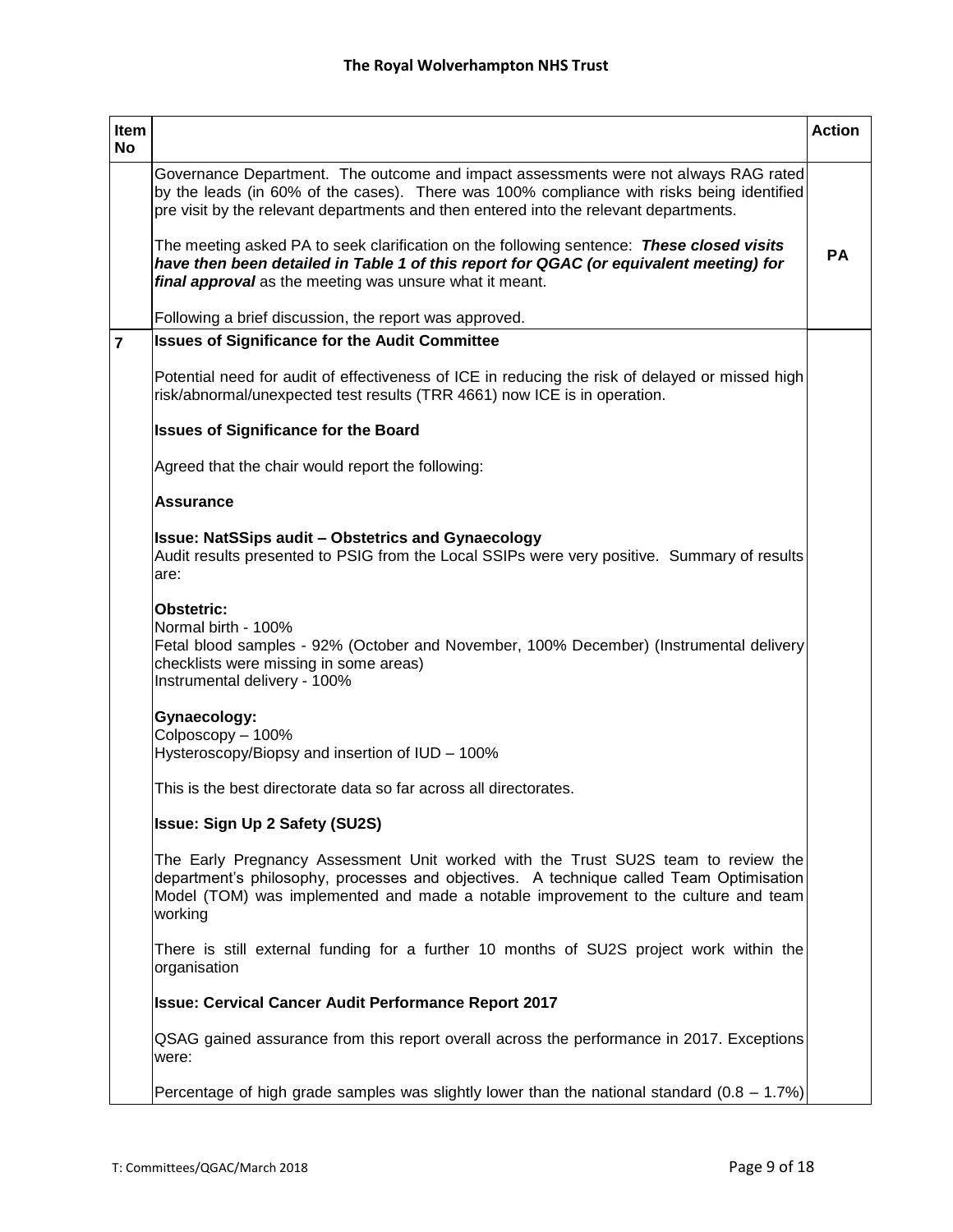| Item<br>No |                                                                                                                                                                                                                                                                                                                                                                    | <b>Action</b> |
|------------|--------------------------------------------------------------------------------------------------------------------------------------------------------------------------------------------------------------------------------------------------------------------------------------------------------------------------------------------------------------------|---------------|
|            | at 0.7% in Quarter $2$ – overall for the year it is 0.82%.                                                                                                                                                                                                                                                                                                         |               |
|            | DNA rates for Quarter 1 and Quarter 3 for colposcopy follow-up appointments, were 19% and<br>20%, the target is <15%. Text reminders are sent to patients.                                                                                                                                                                                                         |               |
|            | Attendance of colposcopists at MDT meetings only 3 out of 9 of colposcopists met the 50%<br>attendance target. Scheduling of robotic sessions will be amended to prevent coincidence<br>with MDT meetings.                                                                                                                                                         |               |
|            | <b>Partial assurance</b>                                                                                                                                                                                                                                                                                                                                           |               |
|            | <b>Issue: Ward Performance</b>                                                                                                                                                                                                                                                                                                                                     |               |
|            | Division 1 – PSIG noted that there had been an increase in medication errors in month.                                                                                                                                                                                                                                                                             |               |
|            | SCU/General Surgery was rated red, the first red ward since April 2017.                                                                                                                                                                                                                                                                                            |               |
|            | A5 had taken part in a Pressure Injury Collaborative and trailed the use of heel balm<br>applicators and female urinals successfully.<br>Division 2 - The key indicator of concern for this Division is late observations. A full Divisional<br>review will be conducted and an action plan produced, which will be presented to the CCG at<br>their request.      |               |
|            | <b>Issue: Quality Review Visit (QRV) - revisit to A6</b>                                                                                                                                                                                                                                                                                                           |               |
|            | The initial visit took place in April 2015 and revisited in November 2017. An action plan had<br>been implemented. There had been an improvement in 2 domains (effective and well-led).<br>Overall the rating is 'Requires Improvement'. A further revisit will take place in March 2018.<br>QGAC noted that this shows the QRV assessment being applied robustly. |               |
|            | <b>Issue: TRR Risk 4862 neonatal cots</b>                                                                                                                                                                                                                                                                                                                          |               |
|            | 20 additional staff agreed to be needed. NNU staffing business case agreed in principle, is to<br>be presented at Business Forum, and as this is such an urgent matter recruitment has been<br>started in anticipation.                                                                                                                                            |               |
|            | Issue: TRR Risk 4472 - long waits for assessment in ED cubicles (p27):                                                                                                                                                                                                                                                                                             |               |
|            | Business case for capital to increase cubicles included in 2018/19 capital programme.                                                                                                                                                                                                                                                                              |               |
|            | <b>Alert</b>                                                                                                                                                                                                                                                                                                                                                       |               |
|            | Issue: IQPR - Maternity (page 24) Emergency C-Section rate:                                                                                                                                                                                                                                                                                                        |               |
|            | This went red in November 2017, has been steadily rising since then and now stands at<br>20.6%. QGAC has requested a report into the reasons for this rise and any actions the Trust is<br>taking or can take.                                                                                                                                                     |               |
|            | Issue: accuracy of IQPR data page 26:                                                                                                                                                                                                                                                                                                                              |               |
|            | 12 hour decision to admit target should show 2 breaches:                                                                                                                                                                                                                                                                                                           |               |
|            | Patient 1 - condition was too unstable to move from department, eventually moved onto ITU                                                                                                                                                                                                                                                                          |               |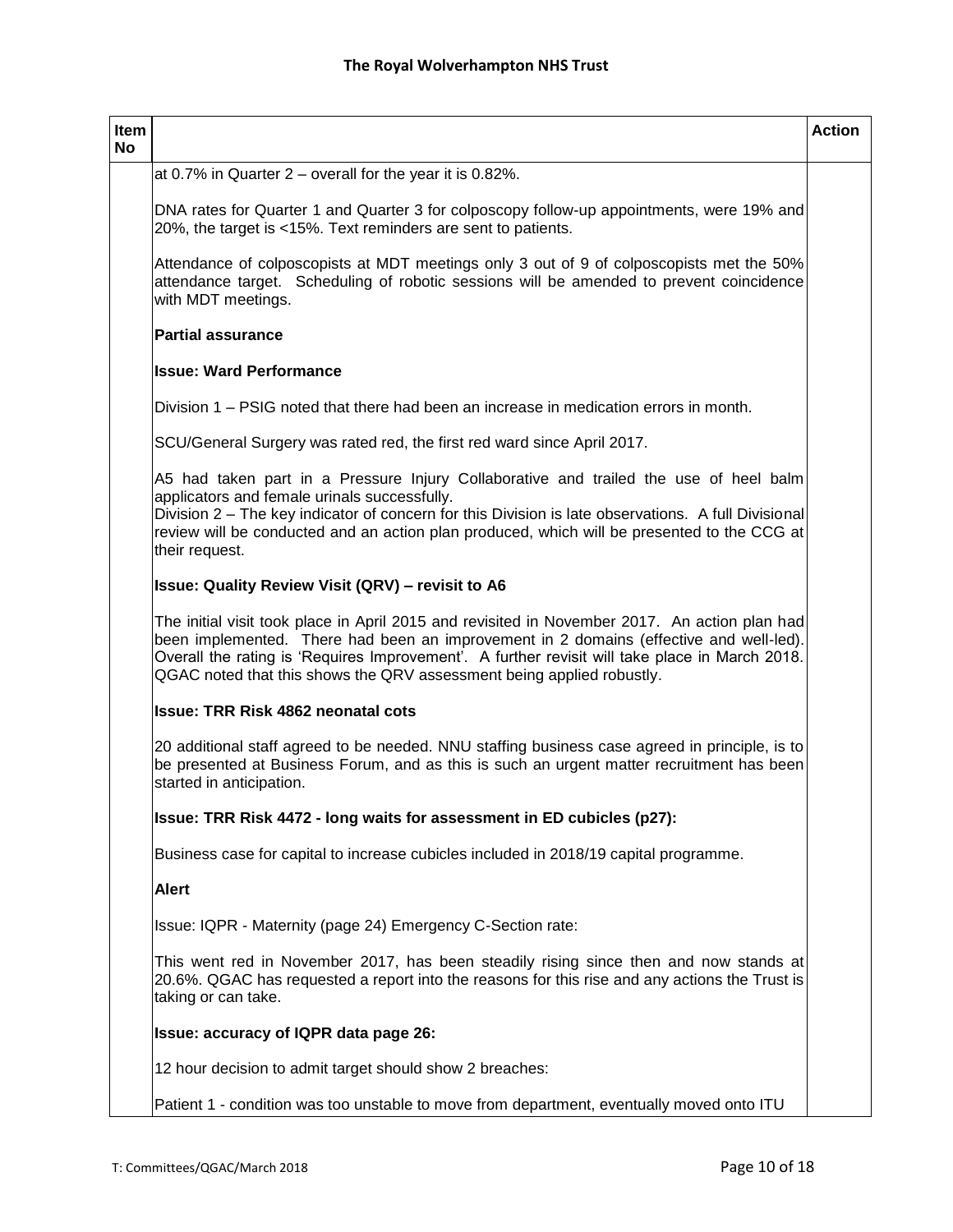| Item<br><b>No</b> |                                                                                                                                                                                                                                                                                                                                                                                                                                       | <b>Action</b> |
|-------------------|---------------------------------------------------------------------------------------------------------------------------------------------------------------------------------------------------------------------------------------------------------------------------------------------------------------------------------------------------------------------------------------------------------------------------------------|---------------|
|                   | Patient 2 - paediatric patient awaiting a bed - tried to secure a bed outside of the Trust without<br>success.                                                                                                                                                                                                                                                                                                                        |               |
|                   | Issue: TRR Risk 4661 communication of high risk/abnormal test results (P 31):                                                                                                                                                                                                                                                                                                                                                         |               |
|                   | ICE now largely rolled out, and QGAC seek to know at what point an evaluation of its<br>effectiveness will begin.                                                                                                                                                                                                                                                                                                                     |               |
|                   | <b>Advise</b>                                                                                                                                                                                                                                                                                                                                                                                                                         |               |
|                   | Issue: new structure for groups reporting to QGAC                                                                                                                                                                                                                                                                                                                                                                                     |               |
|                   | The first cycle of the new meetings which are intended to replace PSIG and QSAG have been<br>held. In future Compliance Oversight Group will take place 2 weeks before Quality and Safety<br>Intelligence Group. Divisions liked the new format, and the information pack, and felt it gave a<br>better view of quality and performance. QGAC will be seeking a review of the effectiveness of<br>the new structure later in 2018/19. |               |
|                   | <b>Issue: Quality Review Visit (QRV)</b>                                                                                                                                                                                                                                                                                                                                                                                              |               |
|                   | Nursing Audit Standards (NAAs) and Leadership Walkabouts -                                                                                                                                                                                                                                                                                                                                                                            |               |
|                   | Following a presentation of NAAs results QSAG agreed that a review of QRV, NAAs and<br>Leadership Walkabouts should take place for evidence of effectiveness and assurance levels.                                                                                                                                                                                                                                                    |               |
|                   | <b>Issue: TRR updating:</b>                                                                                                                                                                                                                                                                                                                                                                                                           |               |
|                   | QGAC asked for updating of a number of risks including:                                                                                                                                                                                                                                                                                                                                                                               |               |
|                   | 4288 Diabetes Best Practice Tariff (p3) to put the update into the correct format and reconcile/<br>remove superseded evidence.                                                                                                                                                                                                                                                                                                       |               |
|                   | 4706 maintenance issues in theatres (p34): insect ingress route has previously been reported<br>as resolved, so this item of evidence should be updated.                                                                                                                                                                                                                                                                              |               |
|                   | 1714 discharge process (p5) - in view of improvements in performance by LAs since<br>November risk owner to consider re-rating and returning to divisional risk register.                                                                                                                                                                                                                                                             |               |
|                   | Risks now yellow should automatically be removed from TRR and put back on the divisional<br>register and a note of the reason given in the covering paper (risk 4711, gas cylinders, risk<br>4718 shortage of staff in safeguarding team - QGAC were pleased to see this issue largely<br>resolved as shown in the report to QGAC in February).                                                                                       |               |
| 8                 | <b>Evaluation of Meeting - ALL</b>                                                                                                                                                                                                                                                                                                                                                                                                    |               |
|                   | Good, discussions took place on key issues with actions agreed.                                                                                                                                                                                                                                                                                                                                                                       |               |
| 9                 | Any Other Business - ALL                                                                                                                                                                                                                                                                                                                                                                                                              |               |
|                   | RE advised the meeting that the Audit Committee and the Finance & Performance meeting<br>use a self-assessment form. RE will review and adapt to this committee.                                                                                                                                                                                                                                                                      |               |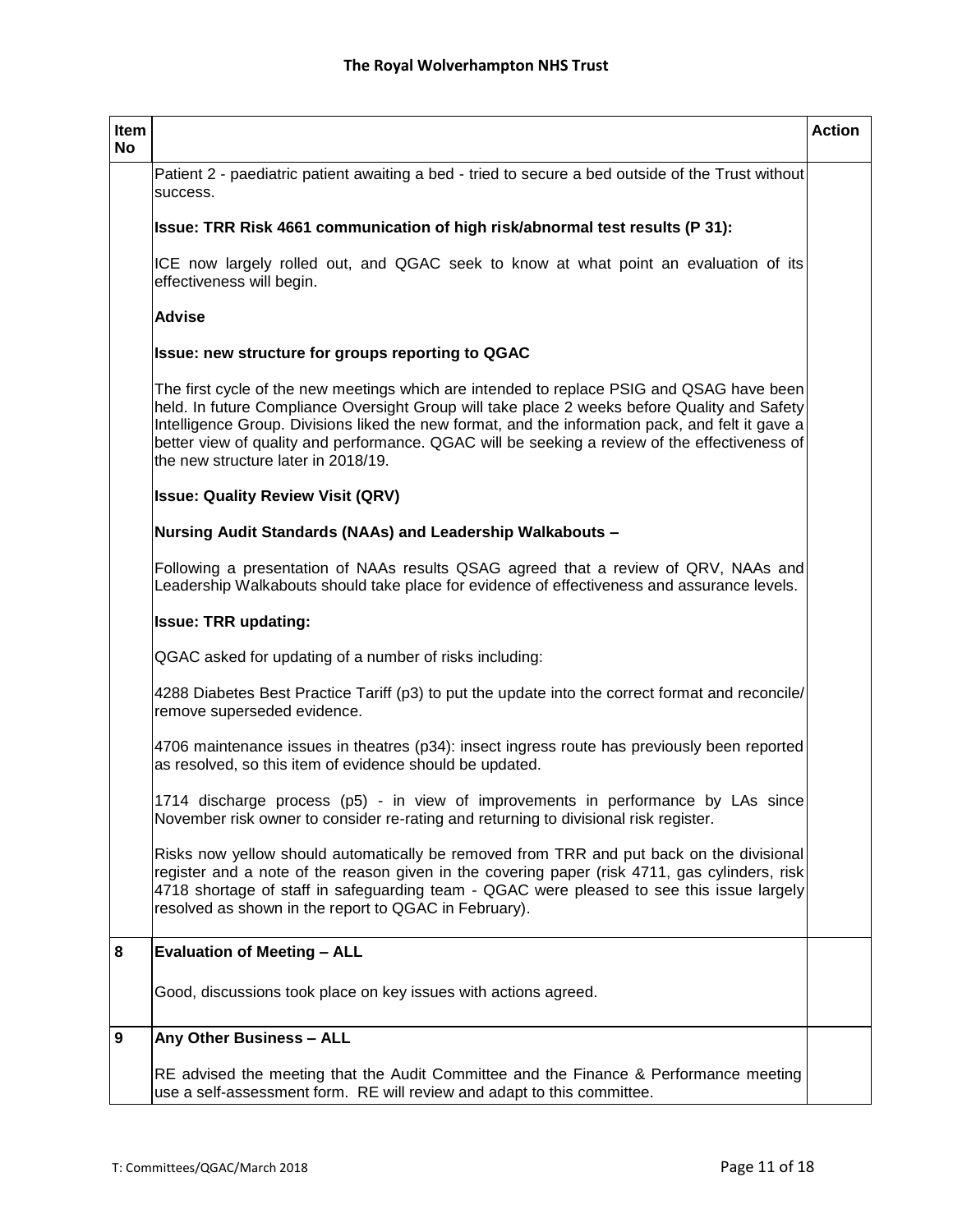| ltem |                                                                                                                                                                                                                                                                                                                       | <b>Action</b> |
|------|-----------------------------------------------------------------------------------------------------------------------------------------------------------------------------------------------------------------------------------------------------------------------------------------------------------------------|---------------|
| No   |                                                                                                                                                                                                                                                                                                                       |               |
|      | RE asked if they feel that they would need any strategic objectives for this Committee. This<br>was discussed further and it was suggested evaluating the 2 new meeting groups which<br>commenced last week to ensure that the Committee is getting the correct assurance. Review<br>Ithe Committee's themed reviews. |               |
|      | RE noted that this would be CE's last attendance at QGAC. RE thanked CE for her<br>contributions to QGAC and the groups reporting to it and for her impressive and sustained<br>work on quality and safety at RWT and wished CE a very happy future beyond the Trust.                                                 |               |
| 10   | Date and time of Next Meeting:                                                                                                                                                                                                                                                                                        |               |
|      | Wednesday 25 April 2018, Boardroom, GO99, Building 12                                                                                                                                                                                                                                                                 |               |
|      | Please note: 1pm to 3pm - Joint Audit Committee<br>3pm to 5pm - QGAC                                                                                                                                                                                                                                                  |               |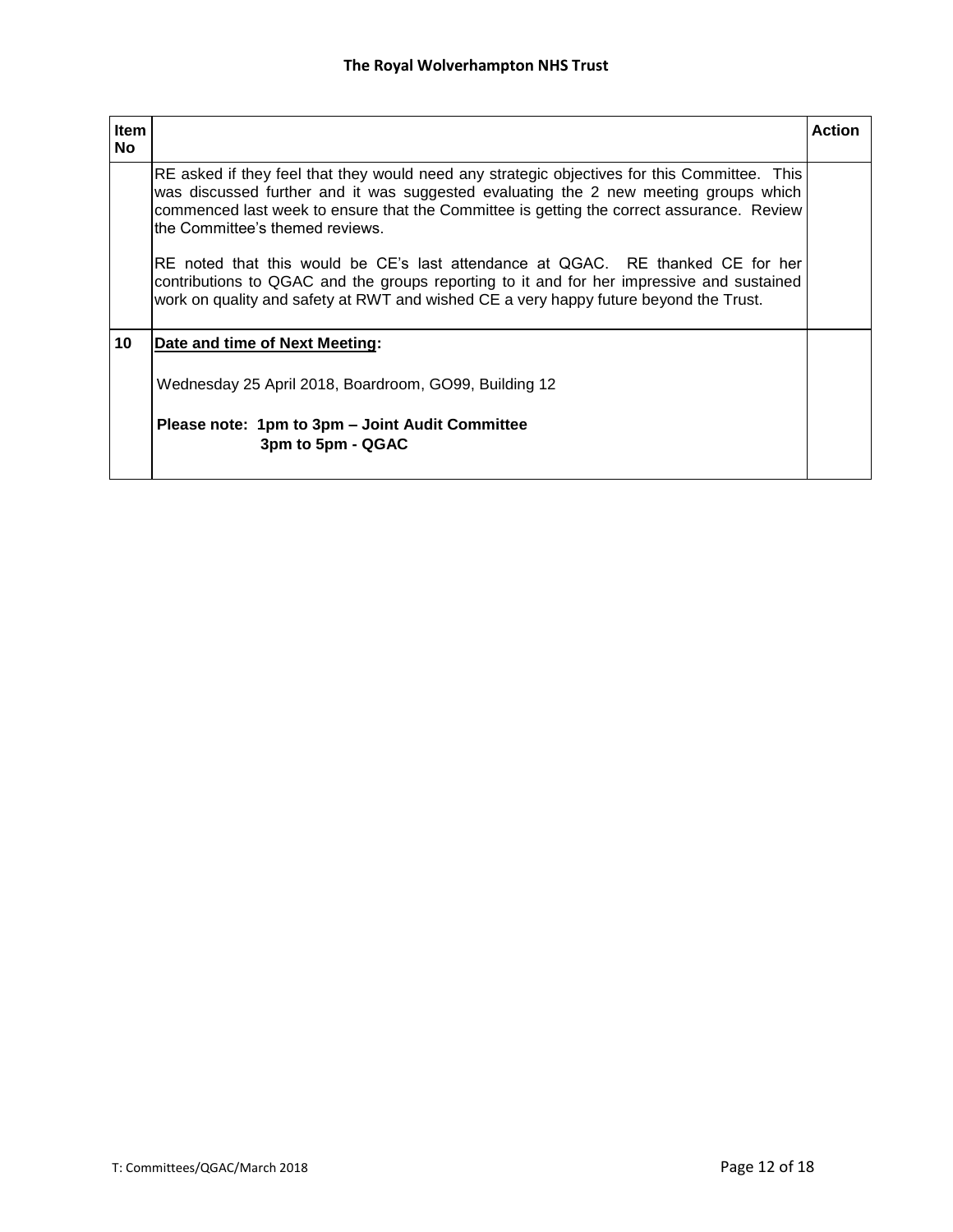#### **COMMITTEES ACTION SUMMARY REPORT**

| <b>ITEM</b>      | Action to be taken raised from the                                                                                                                                                                                                                                                                                                                                                                                                                                                                                                                                                              | Lead      | <b>Committee</b> | <b>Review</b>              | <b>Update</b>                                                                                                                                                               |
|------------------|-------------------------------------------------------------------------------------------------------------------------------------------------------------------------------------------------------------------------------------------------------------------------------------------------------------------------------------------------------------------------------------------------------------------------------------------------------------------------------------------------------------------------------------------------------------------------------------------------|-----------|------------------|----------------------------|-----------------------------------------------------------------------------------------------------------------------------------------------------------------------------|
|                  | meeting                                                                                                                                                                                                                                                                                                                                                                                                                                                                                                                                                                                         |           | <b>Date</b>      | date                       |                                                                                                                                                                             |
| 4.1/<br>21.03.18 | JS and RE expressed concerns about the<br>rise in emergency C-Section rates, which<br>had been increasing since November 2017<br>when it first went red and now stood at<br>20.6% compared with target of 14%. CE<br>said that the rate tended to rise and fall over<br>the year and usually ended up at around 20-<br>24%. RE commented that this set of figures<br>was looking more like a trend and JS asked<br>if a report could be presented at either the<br>April or May QGAC meeting with the findings<br>of the review conducted by the Directorate.<br>CE to request the said report. | CE        | 21.03.18         | April or<br>May<br>meeting |                                                                                                                                                                             |
| 4.2/<br>21.03.18 | SR4 - Risk of adverse impact on the Trust<br>following service transfer in November 2014<br>due to underlying financial gap of £6million<br>(was RED now AMBER). The meeting<br>discussed this risk and the potential removal<br>of this risk. After discussion, it was agreed<br>that CE would speak to Kevin Stringer.                                                                                                                                                                                                                                                                        | <b>CE</b> | 21.03.18         | 25.04.18                   |                                                                                                                                                                             |
| 4.2/<br>21.03.18 | 4286 - RE asked if this risk could be<br>updated in the light of the new information<br>provided in the column "what is the risk"?<br>She considered that this information provides<br>a much more positive picture. PA to ask Jo<br>Colgan to update the risk and put it in the<br>correct format.                                                                                                                                                                                                                                                                                             | <b>PA</b> | 21.03.18         | 25.04.18                   | JC replied to PA's e-mail to advise that this risk will<br>be discussed at Divisional Governance meeting on<br>11 April and the risk will be updated after this<br>meeting. |
| 4.2/<br>21.03.18 | 1714 - Discussions took place on this risk<br>and it was agreed that this was no longer a<br>Trust risk anymore and should be moved to<br>Divisional risk register. CE mentioned that                                                                                                                                                                                                                                                                                                                                                                                                           | PA        | 21.03.18         | 25.04.18                   | JC replied to PA's email to advise that this risk will be<br>discussed at Divisional Governance meeting on 11<br>April and the risk will be updated after this meeting.     |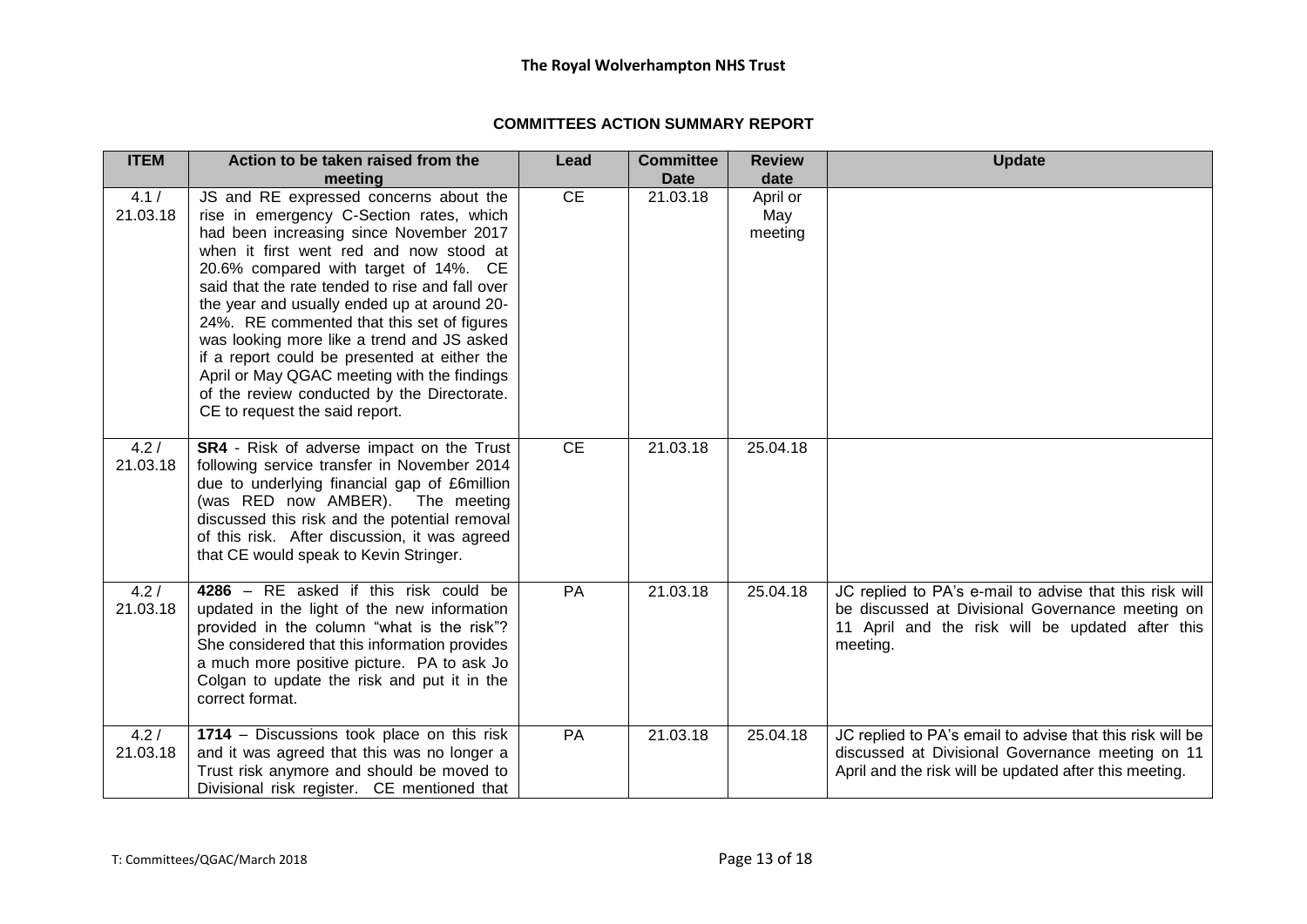|                  | under the column what else can we do? the<br>actions are out of date, GN confirmed that<br>these actions have all been updated and<br>asked PA to check if the update has been<br>received.                                                                                                                                                                                             |           |          |          |                                                                                                                                                                                                                                                                                                            |
|------------------|-----------------------------------------------------------------------------------------------------------------------------------------------------------------------------------------------------------------------------------------------------------------------------------------------------------------------------------------------------------------------------------------|-----------|----------|----------|------------------------------------------------------------------------------------------------------------------------------------------------------------------------------------------------------------------------------------------------------------------------------------------------------------|
| 4.2/<br>21.03.18 | 1713 - RE mentioned about the cost of the<br>recording electronic tool to assist with job<br>planning. Discussions took place and it was<br>agreed that GN would contact NHSI to see if<br>a discount could be obtained for all Trusts<br>countrywide to purchase the said equipment                                                                                                    | <b>GN</b> | 21.03.18 | 25.04.18 |                                                                                                                                                                                                                                                                                                            |
| 4.2/<br>21.03.18 | 4718 - JS mentioned that at the last meeting<br>Fiona Pickford had presented a report which<br>meant some of the items listed in what else<br>can we do? could now be aligned and<br>updated following said report. Following<br>discussions, the meeting asked PA to<br>remove the risk.                                                                                               | PA        | 21.03.18 | 25.04.18 |                                                                                                                                                                                                                                                                                                            |
| 4.2/<br>21.03.18 | 4661 - JS asked how number 3 in the any<br>evidence that it is not working ties in with<br>what else can we do $1 - 4$ . GN advised the<br>meeting that JO needs to review this risk and<br>confirmed that ICE has been rolled out and is<br>in place now. The meeting discussed this<br>risk further and agreed to seek a further<br>update from JO. RE to e-mail JO for an<br>update. | RE        | 21.03.18 | 25.04.18 | RE e-mailed JO in regards to the risk on 29 March.<br>JO replied "The ICE system has now been rolled out<br>and today we have sent out a message to all staff<br>about the reviewing and filing of results, which will<br>take place from $3^{rd}$ April. I'll ensure the risk is<br>updated accordingly." |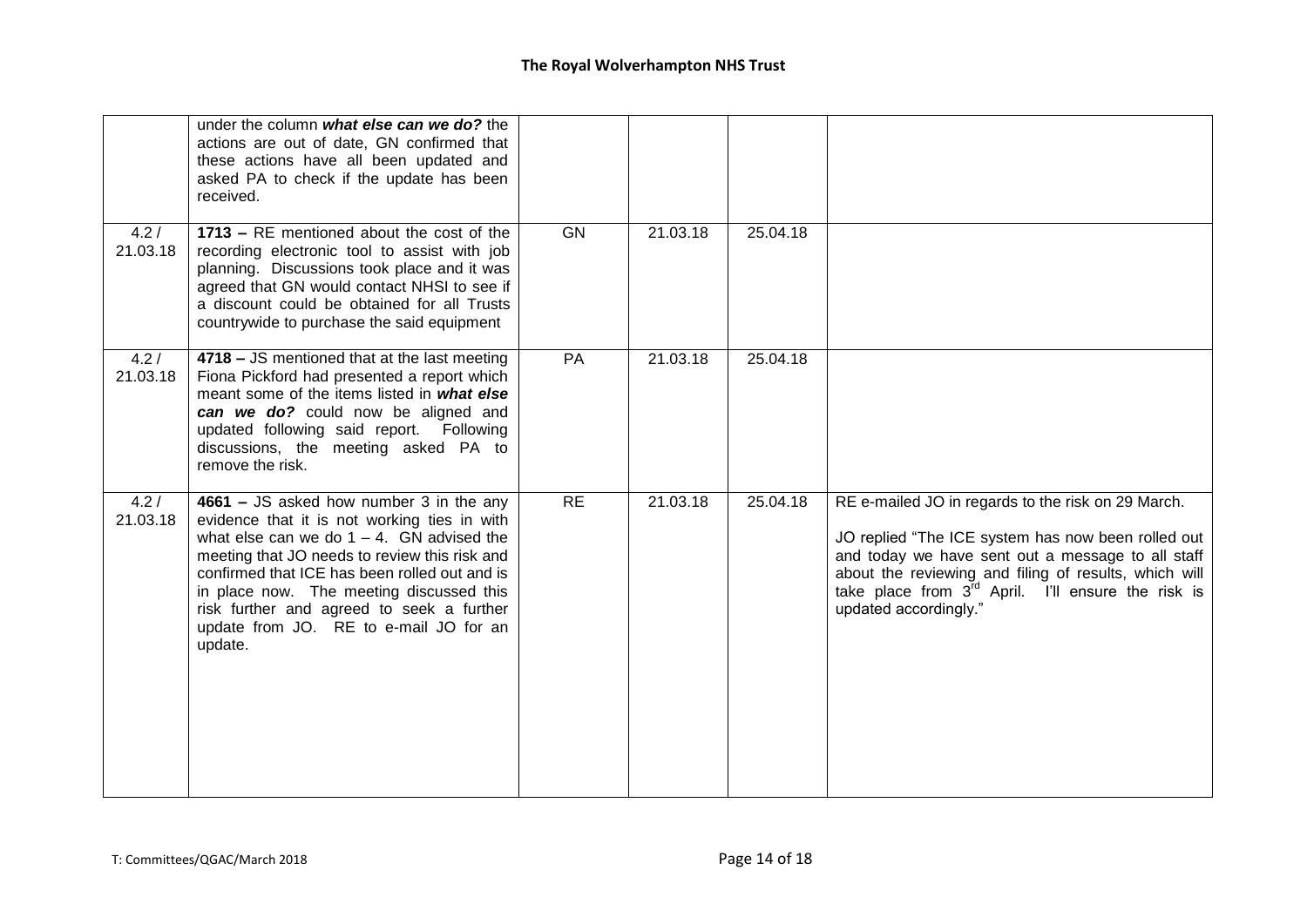| 4.2/<br>21.03.18 | 4706 - RE asked if there had been any<br>further outbreaks of insects since the last<br>one reported in 2017. GN to remove the<br>comment 1+2. In 2017 there were 16<br>incidents reported on Datix of insects in<br>theatres, two during operations with no<br>known patient consequences (Sept 17).<br>PA to asked Jo Colgan to update the risk. | GN/PA | 21.03.18 | 25.04.18 | PA emailed Jo Colgan for clarification - 03.04.18.<br>Jo Colgan to speak to Lewis Grant and update the<br>risk accordingly.                                                                                                                                                                                                                                                                                   |
|------------------|----------------------------------------------------------------------------------------------------------------------------------------------------------------------------------------------------------------------------------------------------------------------------------------------------------------------------------------------------|-------|----------|----------|---------------------------------------------------------------------------------------------------------------------------------------------------------------------------------------------------------------------------------------------------------------------------------------------------------------------------------------------------------------------------------------------------------------|
| 4.2/<br>21.03.18 | 4711 - Following brief discussions, agreed<br>that as this risk was now yellow it should<br>have been removed with no explanation in<br>the covering note why it had been removed.<br>This should be done for all yellow risks. The<br>risk would be removed from the next TRR.                                                                    | PA    | 21.03.18 | 25.04.18 |                                                                                                                                                                                                                                                                                                                                                                                                               |
| 4.2/<br>21.03.18 | 4849 - It was mentioned that under the<br>section Any evidence that it is not working<br>number 3) Excessive use of on call for<br>emergencies can result in on call<br>sessions being cancelled [13/03/18] should<br>say elective sessions and not on call session.                                                                               | PA    | 21.03.18 | 25.04.18 | Confirmed via the Governance Officer that this was a<br>typo and has been amended. Radiology Group<br>manager confirmed.                                                                                                                                                                                                                                                                                      |
| 6/<br>21.03.18   | The meeting asked PA to seek clarification<br>on the following sentence: These closed<br>visits have then been detailed in Table 1<br>of this report for QGAC (or equivalent<br>meeting) for final approval as the meeting<br>was unsure what it meant.                                                                                            | PA    | 21.03.18 | 25.04.18 | Following e-mail correspondence MA confirmed<br>QGAC is not due to change and there is no other<br>group that would sign off the closed review post<br>COG.                                                                                                                                                                                                                                                   |
| 9/<br>21.02.18   | MA mentioned that CE and RE were going to<br>discuss at this meeting NED attendance at<br>the PSIG and QSAG meetings, which are<br>due to be renamed in March. Following a<br>brief discussion, it was agreed to defer to the<br>next meeting. CEm to add to the March<br>agenda.                                                                  | CEm   | 21.02.18 | 21.03.18 | CE informed the meeting that herself and RE had<br>The terms of reference has is for<br>spoken.<br>Compliance Oversight Group and Quality &<br>Intelligence Group. It was agreed that after 3 months<br>the meetings would be evaluated to see the impact in<br>terms of QGAC and to make sure that this meeting is<br>assured that the attendees are not missing out on<br>information that is filtering up. |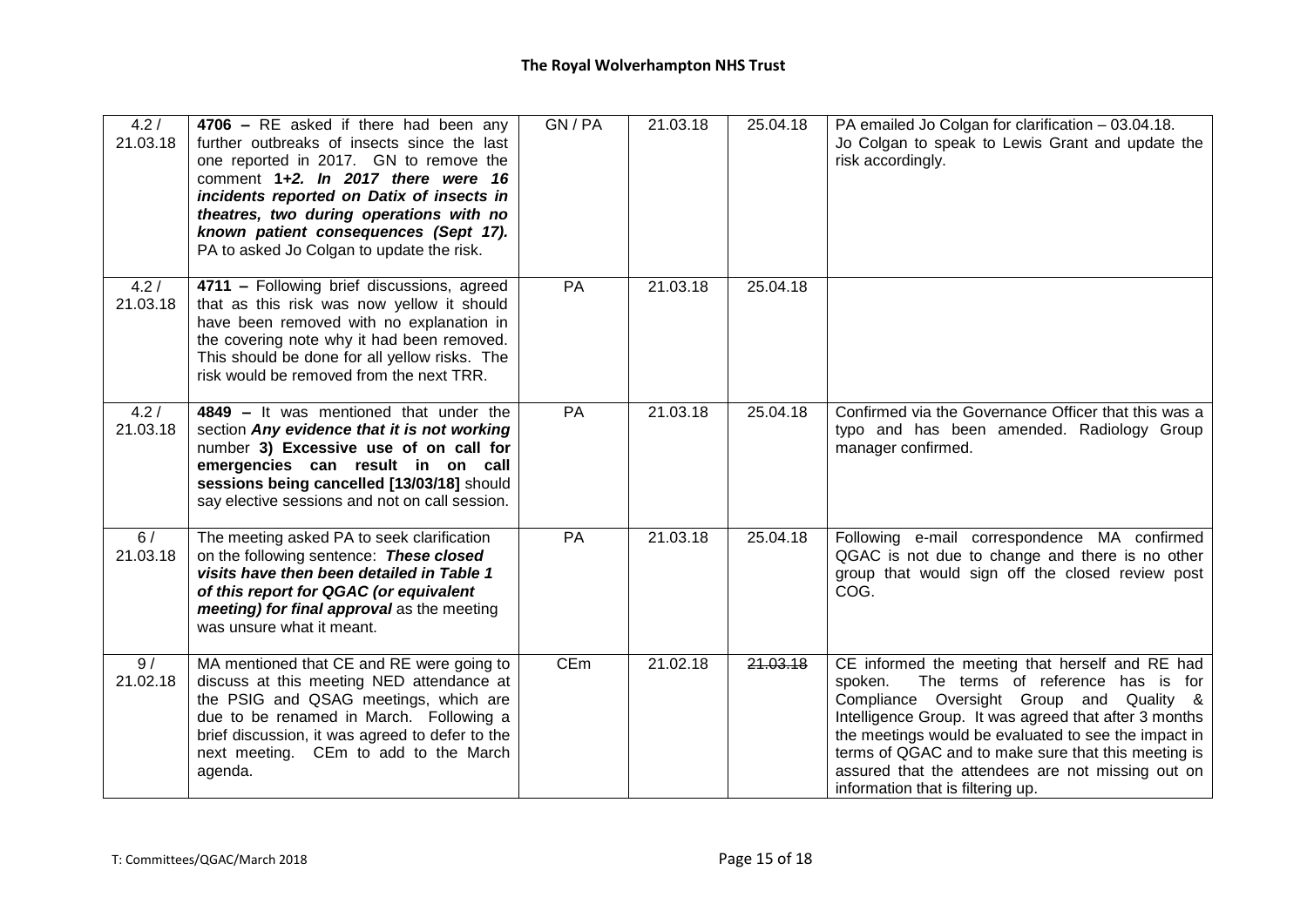|                  |                                                                                                                                                                                                                                | <b>CE</b>  |          | 25.04.18 | Bring forward - Review of how the pilot committee<br>structure is working.<br>CE to speak to Keith Wilshire re sub groups being on                                                                                                                                                                |
|------------------|--------------------------------------------------------------------------------------------------------------------------------------------------------------------------------------------------------------------------------|------------|----------|----------|---------------------------------------------------------------------------------------------------------------------------------------------------------------------------------------------------------------------------------------------------------------------------------------------------|
|                  |                                                                                                                                                                                                                                |            |          |          | Boardpad.                                                                                                                                                                                                                                                                                         |
|                  |                                                                                                                                                                                                                                | <b>CEm</b> |          | 25.07.18 |                                                                                                                                                                                                                                                                                                   |
| 4.2/<br>22.11.17 | RE asked about risk 4286 and noted that the<br>risk stated 7) present service level will not<br>enable compliance to BPT for 2017<br>(10.10.17), however in column Evidence that<br>it is working states 5) Additional support | GN         | 22.11.17 | 24.01.18 | RE reported that this risk is still the same.<br>The<br>meeting queried if the date should be 2018. RE<br>commented that the work done on this risk had been<br>excellent. MA to check the date.                                                                                                  |
|                  | enabled compliance to BPT standards for<br>2017 (10/10/17). This was discussed and it                                                                                                                                          | MA         |          | 21.02.18 | Bring forward to the next meeting.                                                                                                                                                                                                                                                                |
|                  | was agreed that GN would pick this up and<br>GN to e-mail her findings to the meeting.                                                                                                                                         |            |          | 21.03.18 | GN confirmed that this had been updated; however<br>RE commented that it still had the same issues. PA<br>confirmed that the entries are correct. This risk was<br>discussed and PA to ask MA to send an e-mail<br>confirming that the entries are correct. Close when<br>MA's email is received. |
| 4.2/<br>22.11.17 | JS queried risk 4528 and asked how many<br>and what were the incidents and what is the                                                                                                                                         | <b>GN</b>  | 22.11.17 | 24.01.18 | Bring forward to the next meeting                                                                                                                                                                                                                                                                 |
|                  | current update. GN replied that this has not<br>been reviewed and will update at the next<br>meeting.                                                                                                                          |            |          | 21.02.18 | GN confirmed that this had not been updated and<br>bring forward to the next meeting.                                                                                                                                                                                                             |
|                  |                                                                                                                                                                                                                                |            |          | 21.03.18 | GN confirmed that this had not been updated and<br>asked that this is brought forward.                                                                                                                                                                                                            |
|                  |                                                                                                                                                                                                                                |            |          | 25.04.18 |                                                                                                                                                                                                                                                                                                   |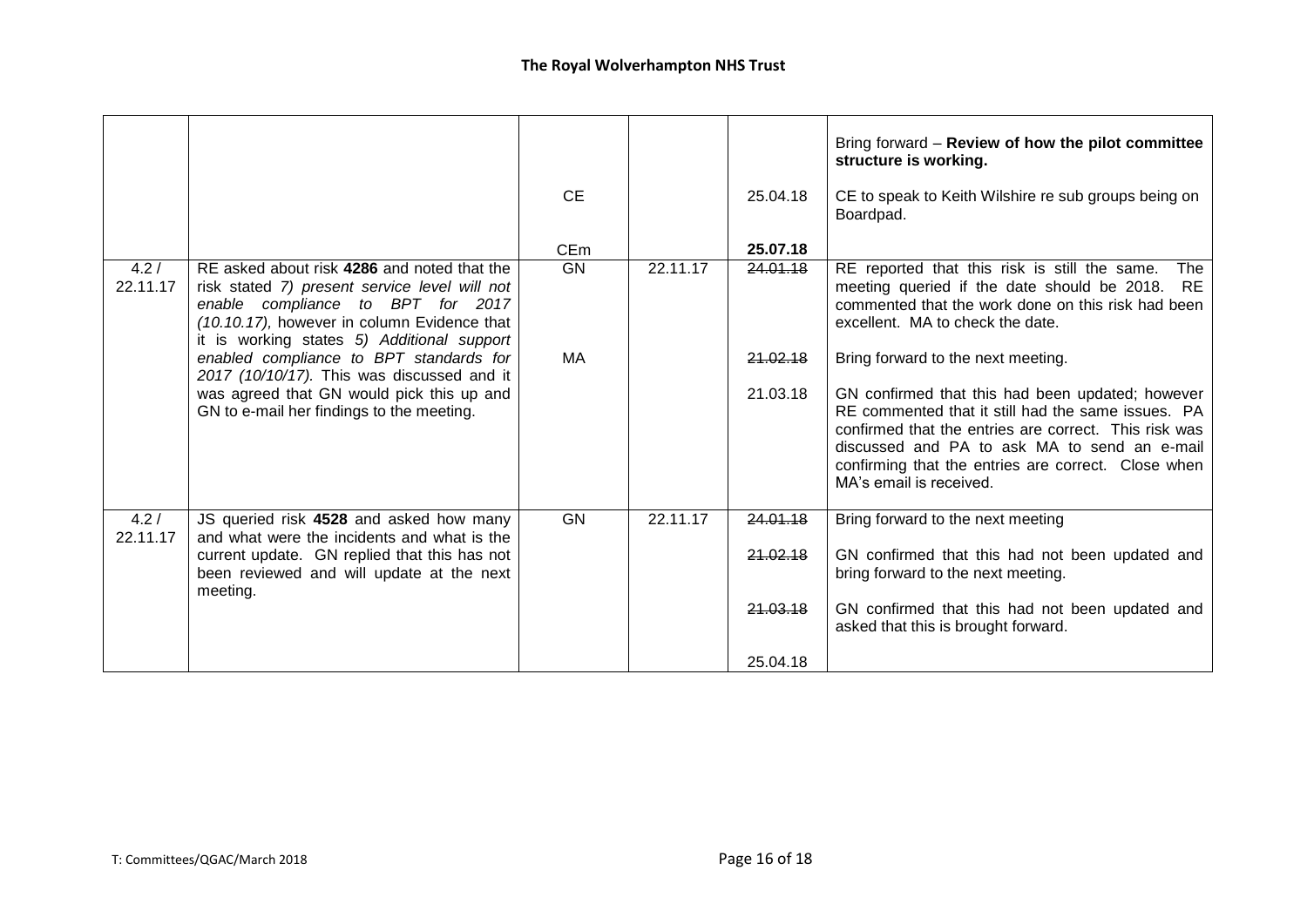| <b>ITEM</b>       | Action to be taken raised from the<br>meeting                                                                                                                                                                                                                                                                          | Lead      | <b>Carried</b><br>forward | <b>Committee</b><br><b>Review date</b> | <b>Update</b>                                                                                                                                                                                                                                                                                                                                                                                                                                                                          |
|-------------------|------------------------------------------------------------------------------------------------------------------------------------------------------------------------------------------------------------------------------------------------------------------------------------------------------------------------|-----------|---------------------------|----------------------------------------|----------------------------------------------------------------------------------------------------------------------------------------------------------------------------------------------------------------------------------------------------------------------------------------------------------------------------------------------------------------------------------------------------------------------------------------------------------------------------------------|
|                   |                                                                                                                                                                                                                                                                                                                        |           | from                      |                                        |                                                                                                                                                                                                                                                                                                                                                                                                                                                                                        |
| 4.1 /<br>24.01.18 | CE to feedback to the Committee any<br>updates on the Toto Business Case.                                                                                                                                                                                                                                              | CE        | 24.01.18                  | 21.02.18                               | MA reported from the IQ&P report there is a meeting to<br>be arranged. Bring forward for CE to update.                                                                                                                                                                                                                                                                                                                                                                                 |
|                   |                                                                                                                                                                                                                                                                                                                        |           |                           | 21.03.18                               | CE advised the meeting that the CCG have declined<br>the Toto Business Case, however they are going<br>ahead with a night service and will be specifying the<br>equipment requirements with Social Services / Local<br>Authority. Agreed to close this action.                                                                                                                                                                                                                         |
| 4.2/<br>24.01.18  | 4472 - Delays in Cubicle Assessment<br>and Triage (COO) - discussions took<br>place and it was agreed to stay as a red<br>risk. GN to make the risk more specific.                                                                                                                                                     | <b>GN</b> | 24.01.18                  | 21.02.18                               | GN reported that she had updated the risk and sent<br>back to the Division $-$ it has not been changed.<br>Agreed to bring forward to the next meeting.                                                                                                                                                                                                                                                                                                                                |
|                   |                                                                                                                                                                                                                                                                                                                        |           |                           | 21.03.18                               | GN confirmed that this risk had been updated - close<br>action.                                                                                                                                                                                                                                                                                                                                                                                                                        |
| 4.2/<br>24.01.18  | 2719 - GN reported that a pilot for<br>additional ward clerk is about to<br>commence. If this pilot works it will<br>allow 7 day ward clerk coverage. The<br>pilot will commence in February to Mid-<br>March. It was noted that 3 of the<br>actions under what else can we do are<br>closed. These are to be removed. | <b>MA</b> | 24.01.18                  | 21.02.18                               | GN to update after Thursday's meeting with the Ward<br>Clerks. Bring forward to the next meeting.<br>MA advised the meeting of the 3 closed actions (page<br>4 of the TRR). GN confirmed that on this risk, number<br>4 - additional support from Teletracking to optimise<br>use of real time system can be closed.<br>Number 2 - Ward Clerk review completed Pilot for<br>weekend working commences Feb 18 will be merged<br>and changed.<br>The third action has been closed by MA. |
|                   |                                                                                                                                                                                                                                                                                                                        |           |                           |                                        | Bring forward.                                                                                                                                                                                                                                                                                                                                                                                                                                                                         |

#### **Closed Agenda Items – To be removed at the next meeting**